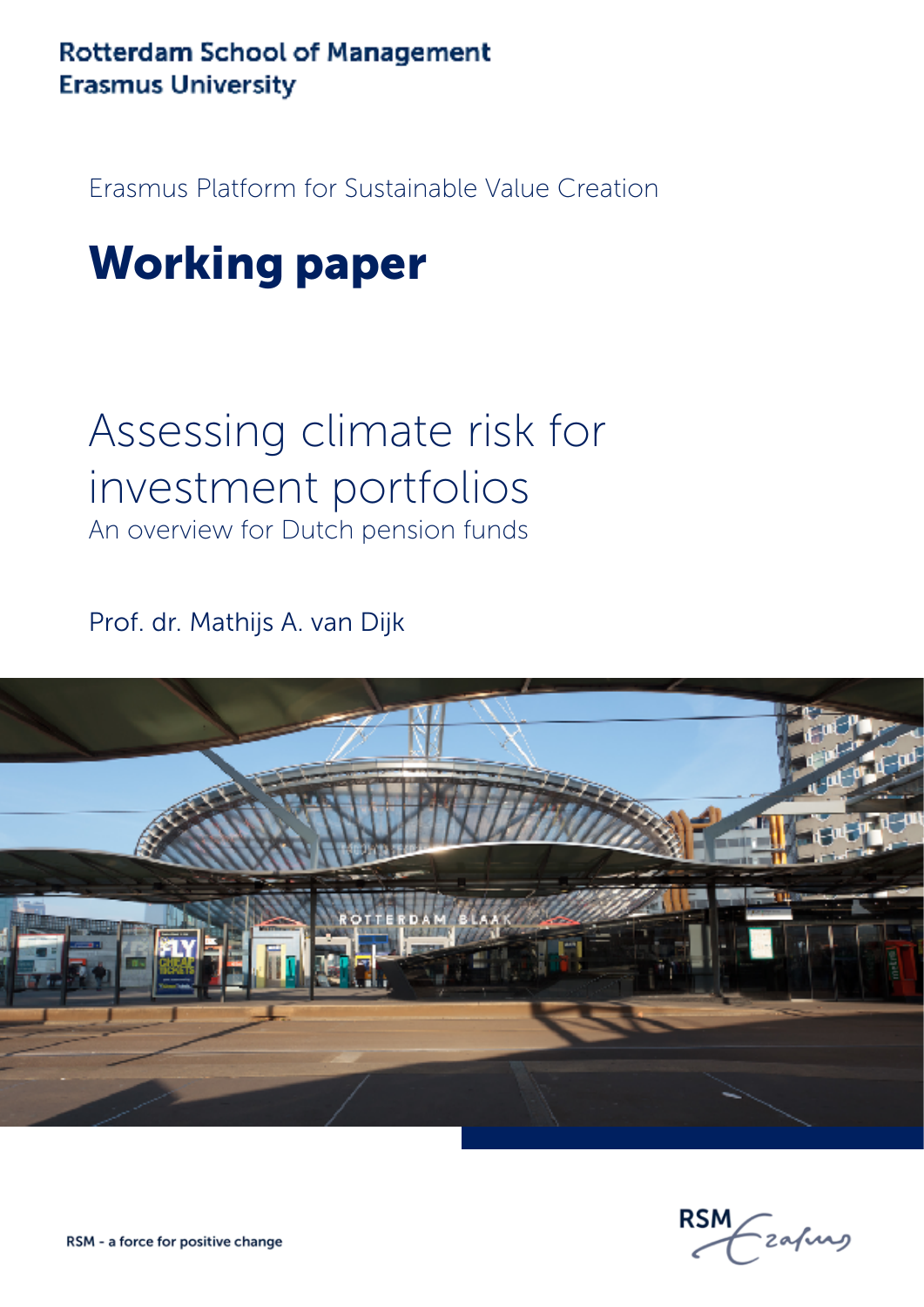# Working paper

# Assessing climate risk for investment portfolios

An overview for Dutch pension funds\*

October, 2020

### Prof. dr. Mathijs A. van Dijk

Rotterdam School of Management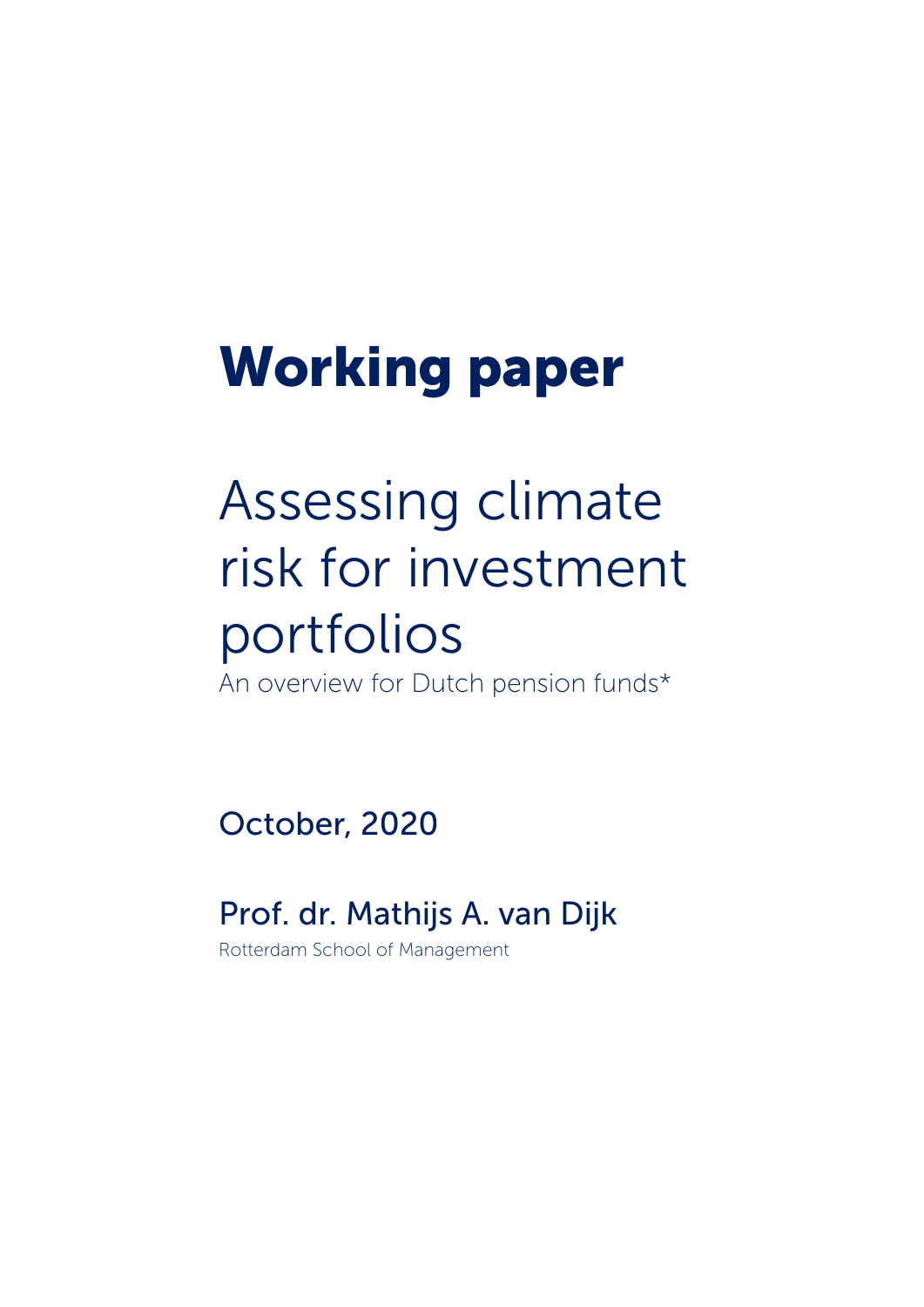### **Assessing climate risk for investment portfolios: An overview for Dutch pension funds\***

**Prof. dr. Mathijs A. van Dijk**

Rotterdam School of Management, Erasmus University E-mail: madijk@rsm.nl

This version: October 5, 2020

#### **Abstract**

This report's key aim is to provide an overview of available approaches to assess the degree of climate risk in investment portfolios, with a particular emphasis on pension funds. I discuss the key methods underlying a number of the most prominent approaches used by the financial industry, by policy institutions, and in the academic literature, and reflect on their main advantages and disadvantages. I also touch upon the relevant regulation for Dutch pension funds, the various data sources available to support climate risk assessments, as well as potential approaches to mitigate climate risk in investment portfolios.

**\*** This report was commissioned by *Pensioenfonds Vervoer* ('Stichting Bedrijfstakpensioenfonds voor het Beroepsvervoer over de Weg'; the Dutch transportation sector pension fund). The author is grateful to representatives of Pensioenfonds Vervoer as well as Achmea Investment Management, BPL Pension Fund, De Nederlandsche Bank (DNB; the Dutch Central Bank), Hoogovens Pension Fund, MN, Ortec Finance, PGGM, Rotterdam School of Management, Sprenkels & Verschuren, TKP Investments / Aegon Asset Management, and Unilever Pension Fund for fruitful input and discussions, and to Thalassa de Waal for excellent research assistance. *Disclaimer*: The views expressed in this report solely reflect the independent opinion of the author. The inclusion of a number of examples of commercial products and services (including databases) in this report in no way implies that they have been thoroughly scrutinized – let alone endorsed – by the author; they merely serve illustrative purposes.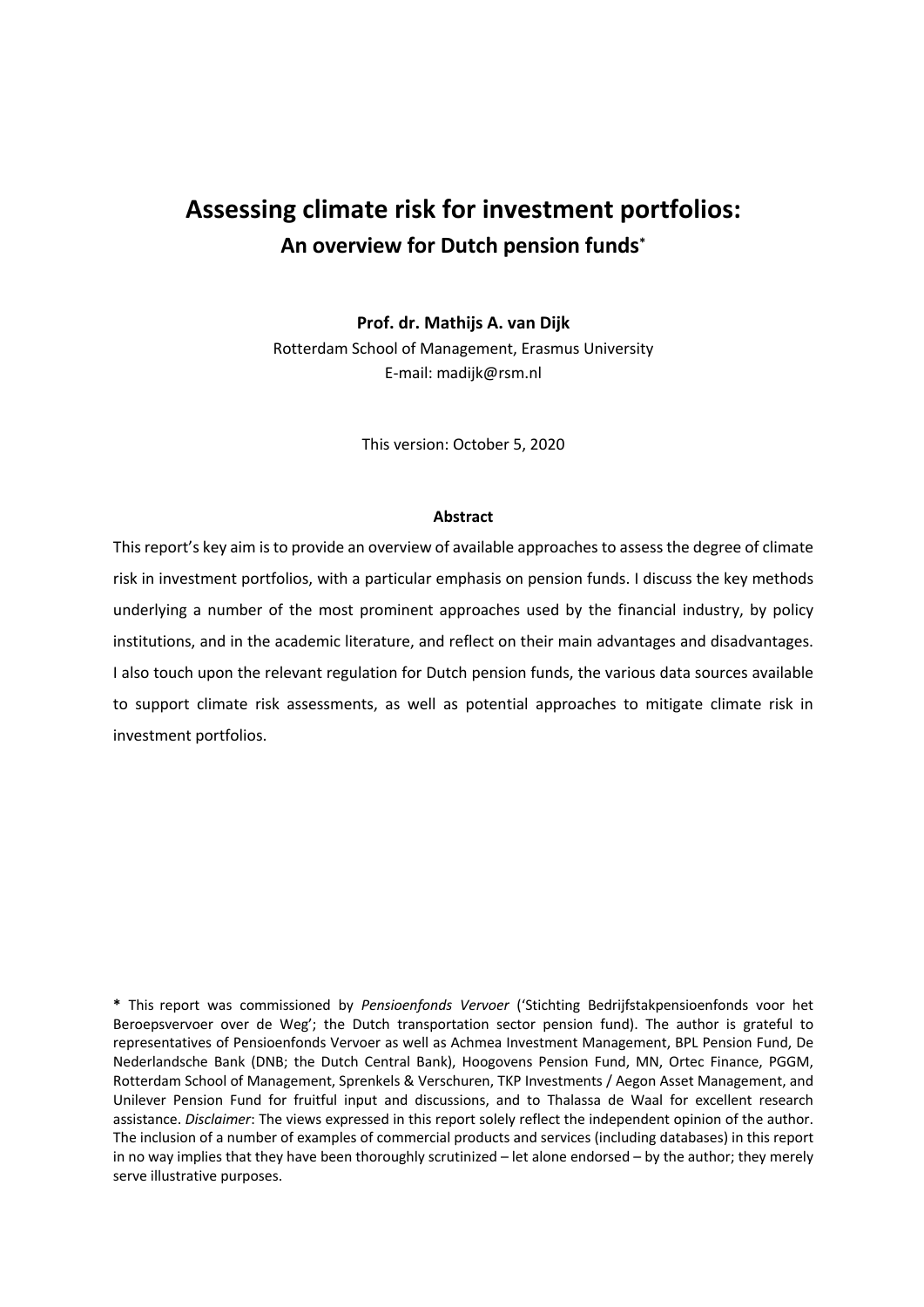#### **1. Introduction**

Climate risk is arguably one of the most important sources of financial risk facing institutional investors today. The United Nations' Intergovernmental Panel on Climate Change (IPCC, 2018) estimates that human activity has so far caused around 1.0°C of global warming relative to pre-industrial levels, currently increasing at around 0.2°C per decade due to past and ongoing emissions. Global warming is on course to reach over 3.0°C above pre-industrial levels by 2100 with current policies in place.<sup>1</sup> The consequences of global warming encompass both structural changes (such as rising sea levels, diminishing biodiversity, decreasing crop yields, and fresh water shortages) and an increased frequency and severity of extreme climatic events (such as floods, droughts, storms, and wildfires).

Such consequences are a source of potentially severe *physical risk* for companies around the world (Financial Stability Board's Task Force on Climate-related Financial Disclosures; TCFD, 2017). Physical risk may affect companies both directly through damage or loss of assets and indirectly through its effects on supply chains (Institutional Investors Group on Climate Change; IIGCC, 2019ab).

To mitigate the advance and impact of climate change, governments of almost 200 countries signed the 2015 Paris Agreement that aims to limit global warming to 'well below 2°C' above pre-industrial levels (TCFD, 2017). In line with the Paris Agreement, the European Union has committed itself to decreasing greenhouse gasses (GHG) emissions by 40% by 2030 relative to 1990, and to reach netzero levels by 2050 (Technical Expert Group on Sustainable Finance; TEG, 2019a). These targets provide guidelines for governments to shape their climate policy. The Netherlands has recently presented its Climate Resolution (in Dutch: 'Klimaatwet'), in which it vows to reduce GHG emissions by 49% in 2030 and 95% in 2050 relative to 1990 (De Nederlandsche Bank; DNB, 2018).

The transition to a low-carbon economy entails significant *transition risk* for companies across many economic sectors around the world, as governments may implement far-reaching policies and regulations (such as a carbon tax) to reach these targets. The impact of transition risk on companies may range from direct and indirect costs to changing technologies and business models and 'stranded assets'.<sup>2</sup> In a survey among 439 institutional investors globally, 50% of the respondents assert that such regulatory risks have already begun to materialize, while fewer than 10% believe they will only occur in ten years at the earliest (Krüger, Sautner, and Starks, 2019).

<sup>1</sup> Climate Action Tracker, https://climateactiontracker.org/global/temperatures/, accessed February 3, 2020.

<sup>2</sup> TCFD (2017) distinguishes the following other types of transition risk: *legal risk* (stemming from climate-related litigation claims), *technology risk* (stemming from technological innovations that support the transition but disrupt existing technologies or industries), *market risk* (stemming from major shifts in global supply of and/or demand for certain products and services), and *reputation risk* (stemming from changing customer or community perceptions of certain companies).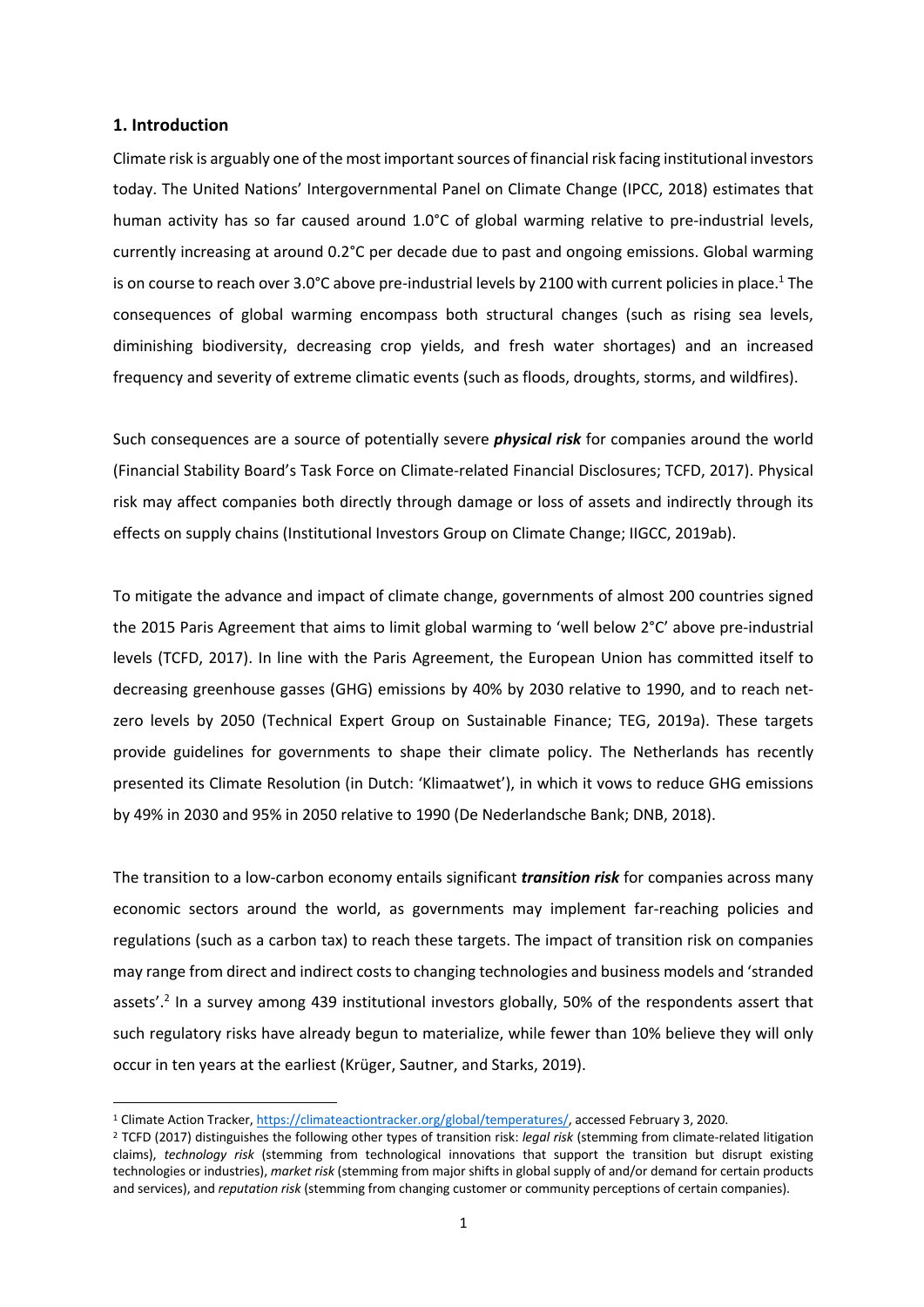From the perspective of investors, both physical risk and transition risk imply significant financial risk for their investment portfolios. Climate risk is expected to materialize over a very long period of time and is thus of particular concern for long-term investors such as pension funds. Both types of climate risk are also likely systematic (in the sense that they cannot be easily hedged or diversified away across investments), given the pervasive nature of the effects of climate change and the transition on companies worldwide.

Furthermore, climate risk is difficult to assess for at least three reasons. First, climate risk is distinct from other systematic sources of risk that investors are used to analyze (such as market, credit, and liquidity risk) and is characterized by great uncertainty ('Knightian uncertainty' as opposed to quantifiable risk). Second, historical data are of little use for analyzing climate risk since they neither include realizations of extreme climate change effects nor the types of (government) policies that could emerge going forward. Third, physical and transition risk could interact in a myriad of ways – for example, a rapid transition could result in increased transition risk but reduced physical risk, while unanticipated realizations of physical risk could go hand in hand with greater transition risk.

Notwithstanding the great challenges in assessing the degree of climate risk in investment portfolios, institutional investors around the world are increasingly exploring a host of approaches to analyze their portfolios' exposure to both physical risk and transition risk. New EU regulations for pension funds (IORP II) require pension funds to include climate risk in their 'own-risk assessment'. Central banks and other supervisory bodies of the financial system are interested in assessing climate risk because of financial stability concerns (TCFD, 2017; DNB, 2018; Economist, 2019).

The increasing interest in climate risk builds upon – but is distinct from – the longer-term advent of sustainable or Environmental, Social and Governance (ESG) investing among institutional investors (van Dijk, 2020). In general, four different broad motives for ESG investing can be distinguished: ethical reasons (e.g., not willing to invest in tobacco), impact (aiming to make companies more sustainable), financial return (aiming to enhance portfolio return), and financial risk (aiming to reduce portfolio risk). However, the primary focus of this report is on climate risk as a source of *financial risk* – consistent with the IORP II framework. It is an open question to what extent common approaches in ESG investing (such as exclusion and engagement) are effective in mitigating the financial risk stemming from climate change. I will briefly discuss whether and how climate risk mitigation approaches could also serve other objectives, such as impact.

2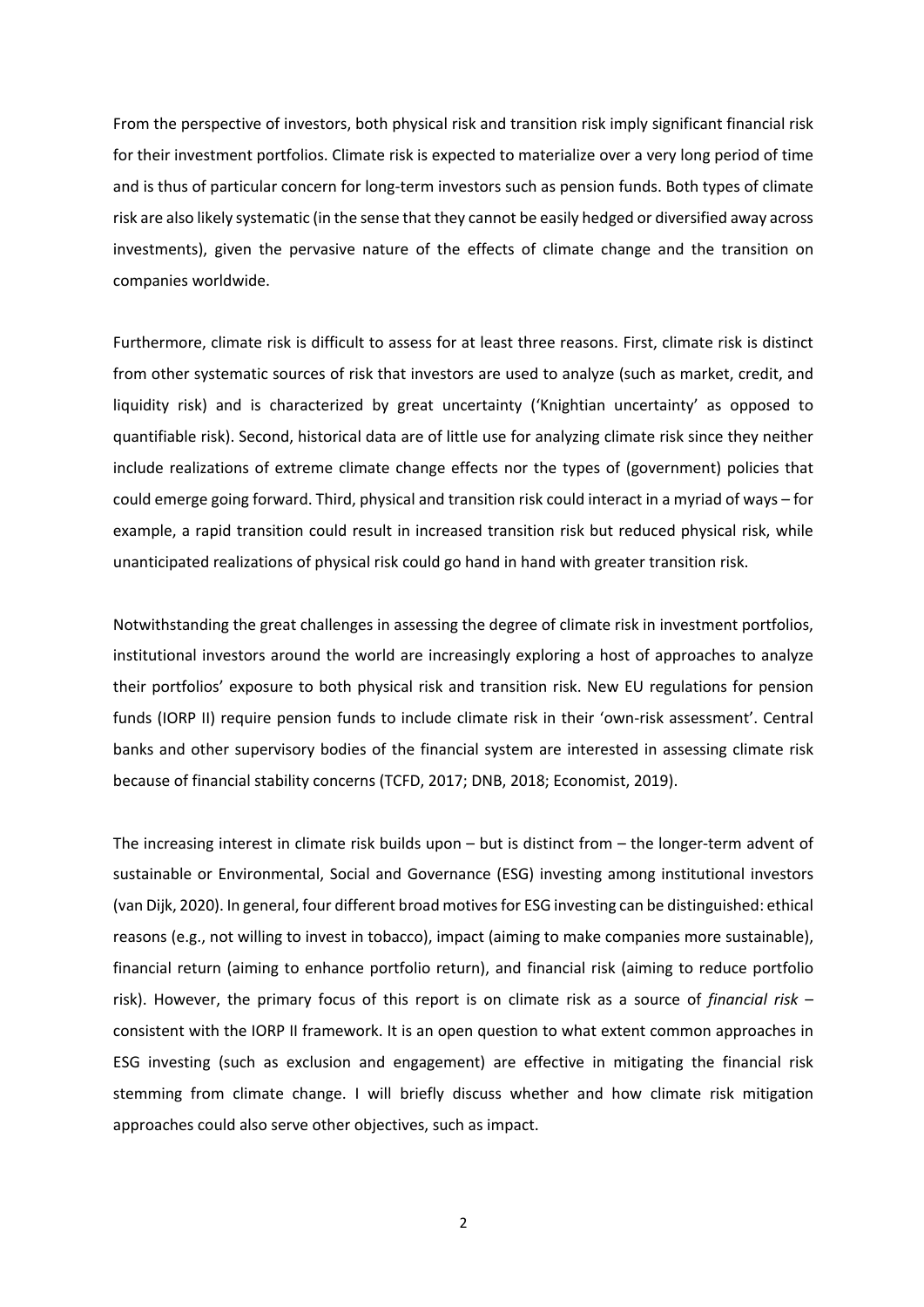The key aim of this report is to provide an overview of available approaches to assess the degree of climate risk in investment portfolios, with a particular emphasis on pension funds. I will start with a brief discussion of the relevant regulations and guidelines regarding climate risk from the perspective of Dutch pension funds in Section 2. In Section 3, I review the key underlying principles and methods as well as main pros and cons of four broad categories of approaches to assess climate risk. Section 4 provides an overview of several of the most commonly used data sources to evaluate the environmental impact and policies of individual companies (and of assets such as real estate), which could potentially be used to assess climate risk at the individual asset-level. In Section 5, I briefly discuss potential approaches to mitigate climate risk in investment portfolios. Section 6 concludes.

#### **2. Climate risk regulations and guidelines for pension funds**

In 2016, the European Parliament and Council of the European Union published a directive 'on the activities and supervision of institutions of occupational retirement provisions' (revised Institutions for Occupational Retirement Provision Directive or IORP II; Directive 2016/2341/EU). IORP II is aimed at providing security to beneficiaries of European pension funds and establishes rules on governance and risk assessment by pension funds. An important new aspect of IORP II is the compulsory 'own-risk assessment' (in Dutch: 'eigen risicobeoordeling' or ERB) that pension funds must execute triennially. In the own-risk assessment, the fund must investigate material risks (including climate risks), and the possible consequences for the financial position of the fund and its participants. Funds must integrate the findings in their strategy formulation. Furthermore, pension funds must publish on their ESG considerations in investment and risk management policies.

As of 13 January 2019, the EU IORP II regulation is effective in Dutch pension fund law (in Dutch: 'implementatie van de herziene Europese Pensioenfondsenrichtlijn' or 'IORP II-richtlijn'; Edossier E140013). The Dutch Central Bank (DNB) supervises Dutch pension funds' compliance with IORP II. In its outlook for 2019, DNB (2019a) commits to informing pension funds on the new regulations(through sharing good practices and organizing round tables) in the first half of 2019, while executing on-site visits to assess compliance in the second half of 2019. Furthermore, DNB has published guidance on the implementation of the new pension fund law in the form of Q&As and factsheets in 2019. The Pensioenfederatie (federation representing the Dutch pension fund sector) has published a number of 'service documents' (including the 2019 service document ERB; Pensioenfederatie, 2019) to aid pension funds in their own-risk assessment.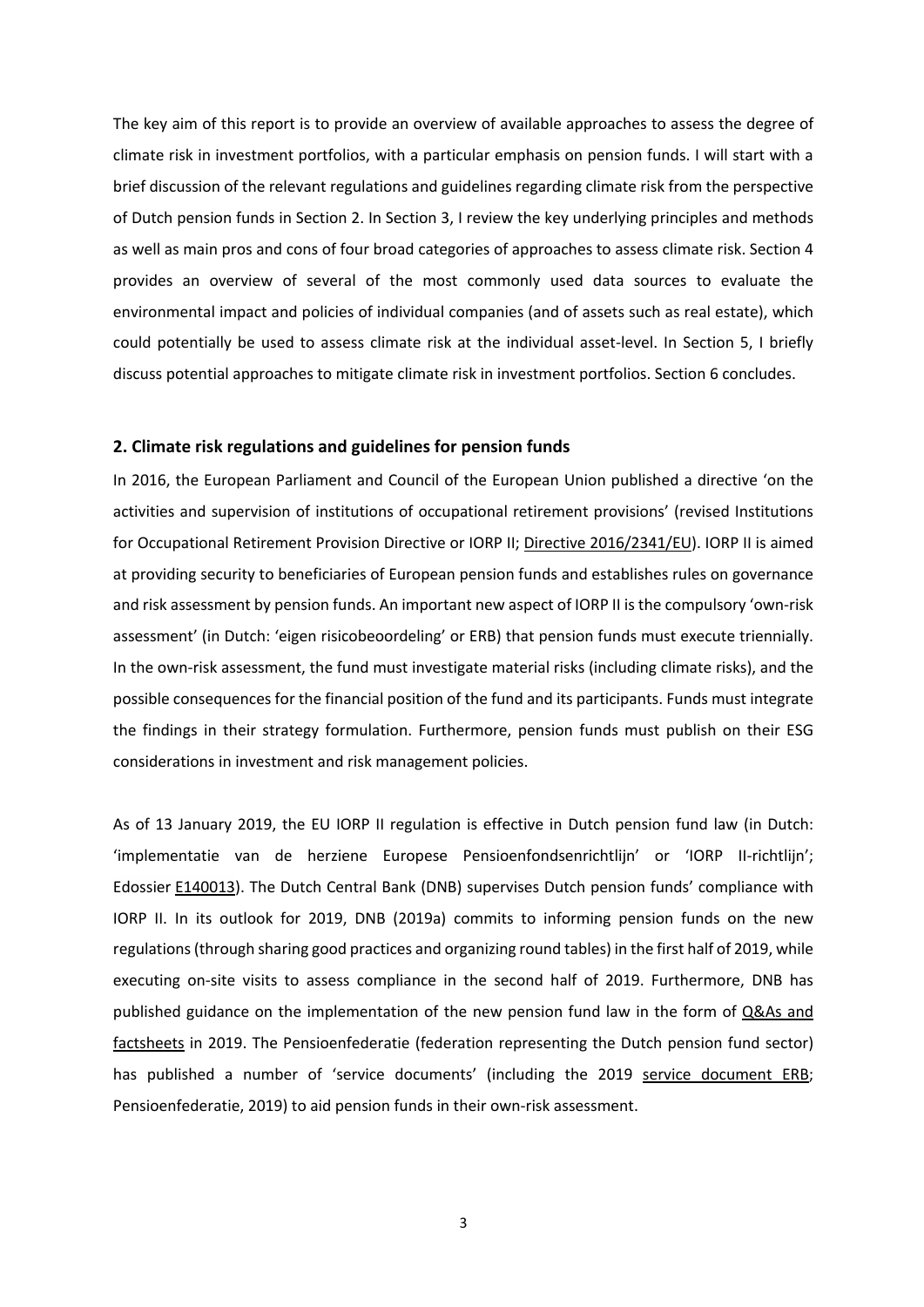Further regulations are on their way. In 2018, the European Commission (EC) adopted the Sustainable Finance Action Plan that is based on the UN's 17 Sustainable Development Goals (SDGs) and is aimed at mobilizing finance for sustainable growth. As part of the action plan, the EC's Technical Expert Group on Sustainable Finance has published a number of reports, including a report on a unified EU classification system to help investors make informed decisions on environmentally friendly economic activities (EU taxonomy; TEG, 2019a), a report on green bond markets (Green bonds; TEG, 2019b), a report on low-carbon investment benchmarks (or indices) and recommendations on ESG disclosures (Climate benchmarks; TEG, 2019c), and a report to assist companies to develop high-quality climaterelated financial disclosures (Climate-related disclosures; TEG, 2019d). In 2020, the EC put forward the Green Deal, the consequences of which for the financial sector – and pension funds in particular – are not clear at this stage.

On 8 November 2019, the European Council adopted new legislation that is aimed at supporting the practice of sustainable investing further. The legislation introduces two new benchmarks against which to measure a portfolio's carbon footprint (Regulation 2019/2089/EU) and comes with more disclosure obligations for financial institutions about ESG consideration in their investments (Regulation 2019/2088/EU). The legislation is expected to be implemented in early 2021.

In addition to regulations at the European and national level, there are a number of national and international initiatives and agreements dedicated to creating awareness for sustainable business and investments, establishing collaboration and proposing guidelines:

- The OECD Guidelines for Multinational Enterprises (OECD, 2017) and the UN Guiding Principles on Business and Human Rights or UNGPs (United Nations, 2011) form the basis of the Dutch Pension Funds Agreement on Responsible Investment (in Dutch: 'Convenant Internationaal Maatschappelijk Verantwoord Beleggen Pensioenfondsen' or 'IMVB-convenant'; Sociaal-Economische Raad, 2018). The IMVB agreement aims to bring parties together to collaborate on realizing the OECD and UN guidelines, while complying to IORP II and other new regulations.
- Eumedion (foundation representing Dutch institutional investors on corporate governance and sustainability) has adopted the 'Dutch Stewardship Code', which includes guidelines of responsible ownership by institutional investors in Dutch listed companiesin a way that contributes to the longterm value creation.
- VBDO (Dutch Association of Investors for Sustainable Development) carries out an annual benchmark study, ranking Dutch pension funds based on responsible investment.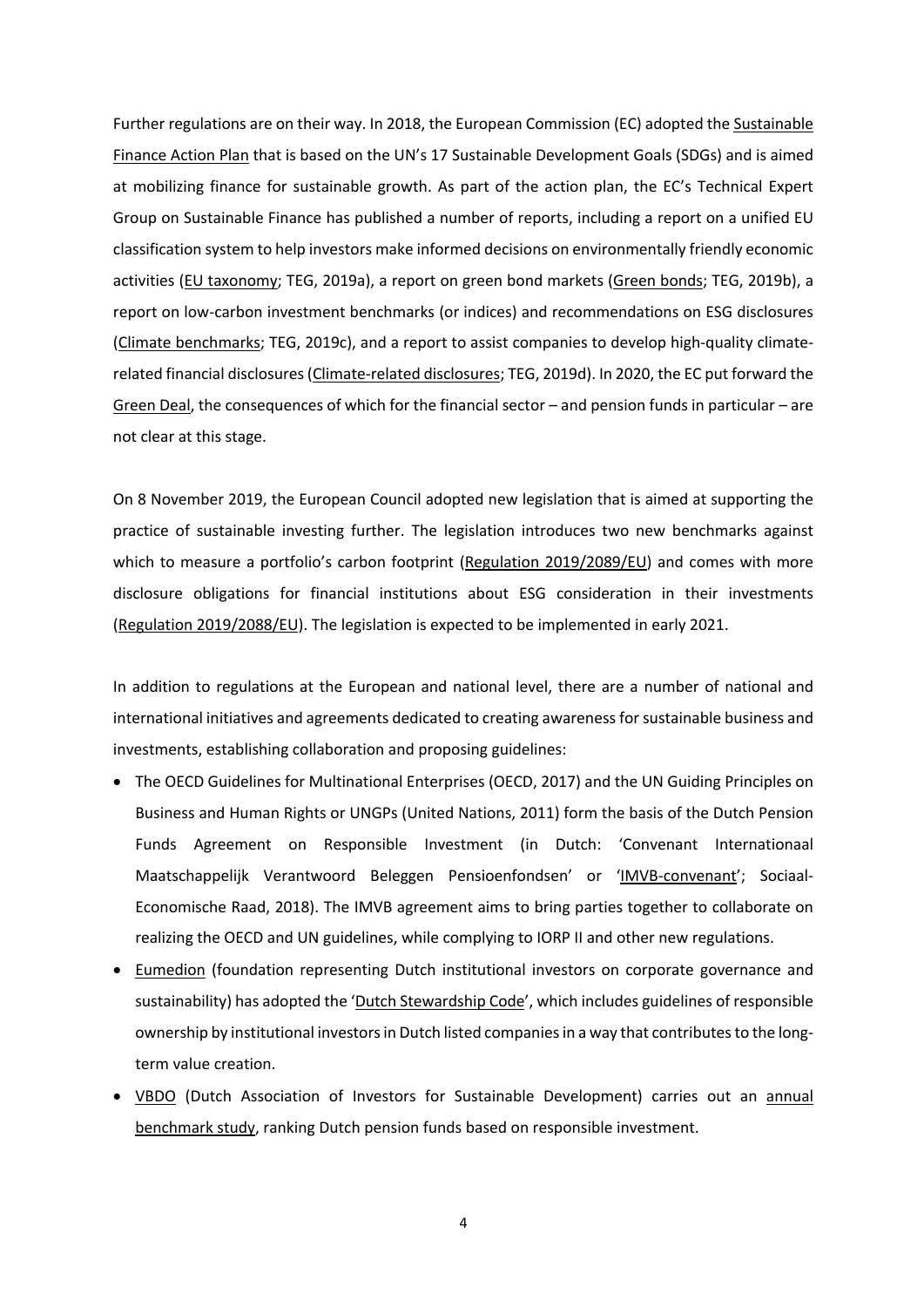- The United Nations-supported Principles for Responsible Investment (UN-PRI) is an international network of institutional investors that have signed up to a set of principles to incorporate ESG issues into investment practices across asset classes.
- The Global Sustainable Investment Alliance or GSIA (collaboration of the seven largest sustainable investment membership organizations, including the European Sustainable Investment Forum or Eurosif) aims to deepen the impact and visibility of sustainable investment organizations globally and regularly publishes a report on trends in sustainable investments.

#### **3. Approaches to assess climate risk in investment portfolios**

In this section, I discuss a number of approaches to assess the degree of climate risk in investment portfolios, with a particular emphasis on pension funds. I distinguish between four broad categories of approaches: top-down (or 'macro') approaches in Section 3.1; sector-level (or 'meso') approaches in Section 3.2; bottom-up (or 'micro') approaches in Section 3.3; and academic factor model approaches in Section 3.4.

For each category of climate risk assessment approaches, I briefly review the key underlying principles and methods as well as my view on the main pros and cons. I also discuss a few concrete examples within each category. I have based these categories and examples on a review of a wide variety of studies, presentations, and online resources stemming from pension funds and other institutional investors, central banks and other policy institutions, financial advisory companies offering commercial services for climate risk assessment, and academic researchers. My goal here is not to provide a complete overview of all available methods out there, but rather to illustrate the main categories of approaches and their defining features.

#### **3.1 Top-down or 'macro' approaches**

#### *Underlying principles and methods*

Top-down approaches are characterized by their goal to assess the impact of climate risk on the (global) economy as a whole, as opposed to individual sectors or securities. Top-down approaches commonly rely upon feeding climate projection (or global warming) pathways into an underlying macro-economic model, thereby generating projections for key macro-economic variables such as GDP growth, inflation, and interest rates over prolonged periods of time (sometimes up to the year 2100). These macro-economic projections are then typically translated into the financial impact of climate change on investment portfolios, often by separating out their impact on asset valuations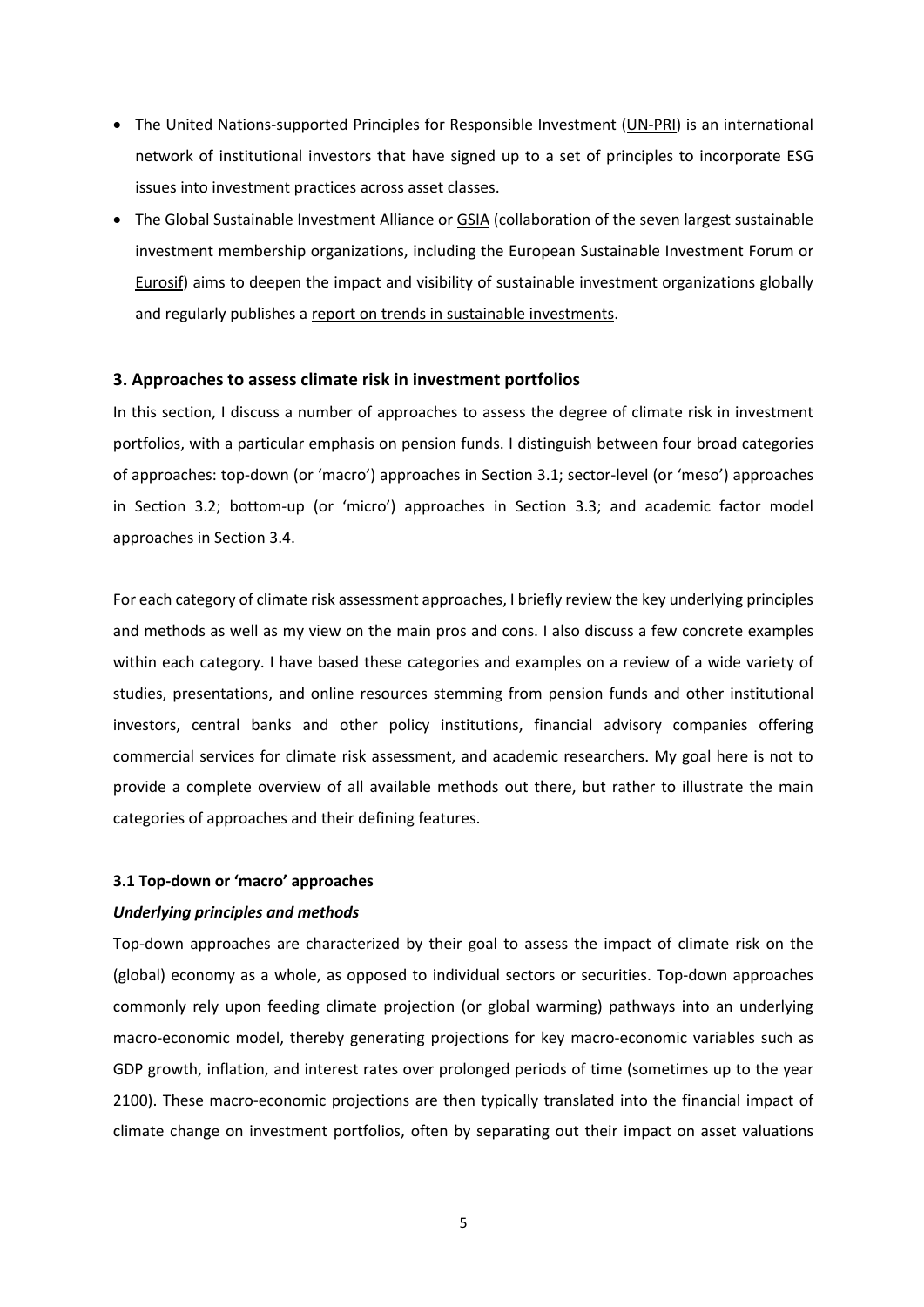across different asset classes and/or geographic regions. Top-down approaches can incorporate both physical and transition risk, though not all applications involve both.

The Network of Central Banks and Supervisors for Greening the Financial System (NGFS, 2019) reviews a number of these macro approaches and their applicability for central banks and financial supervisors. Integrated Assessment Models (IAMs) – such as the Dynamic Integrated Climate-Economy or DICE model by 2018 Nobel Laureate William Nordhaus (Nordhaus, 1994) – were among the first approaches to assess the economic impact of climate change. Such models typically combine a climate science module (describing how emissions affect temperature) and an economic module (describing how rising temperatures affect the economy). A major criticism of first-generation IAMs was their limited ability to incorporate the large uncertainties inherent in climate change and its economic impact.

#### *Scenario analysis*

More recent macro approaches therefore tend to rely upon different scenarios that, for example, specify how a given level of climate change mitigation (for example, resulting in global warming of 1.5°C, 2.0°C, and 4.0°C by a certain date) can be achieved with a given level of probability. Scenario analysis is a well-established method of strategic analysis that accounts for a range of plausible future developments. TCFD (2017) recommends organizations to use scenario analysis in assessing climaterelated issues, because it helps to assess the potential (financial) impact of highly uncertain developments. It can also help financial institutions to measure the exposure of their investments to climate risk and, importantly, enhance strategic conversations about such risk. Pensioenfederatie (2019) offers guidelines for the use of scenario analysis in assessing climate risk in the investment portfolios of pension funds.

#### *Stress tests*

A stress test is a form of scenario analysis that evaluates the resilience of a financial system (or individual financial institution or investment portfolio) to a particularly bad economic shock or adverse scenario that is 'severe but plausible'. Stress tests of the financial system have become prevalent after the 2007-2009 global financial crisis (Great Recession) as a tool for financial institutions and regulators to evaluate bank balance sheet vulnerability to severe economic shocks as well as financial stability more broadly (see, for example, European Banking Authority; EBA, 2020). In recent years, central banks and other financial supervisory bodies have taken increased interest in stress testing the financial system with respect to climate risk.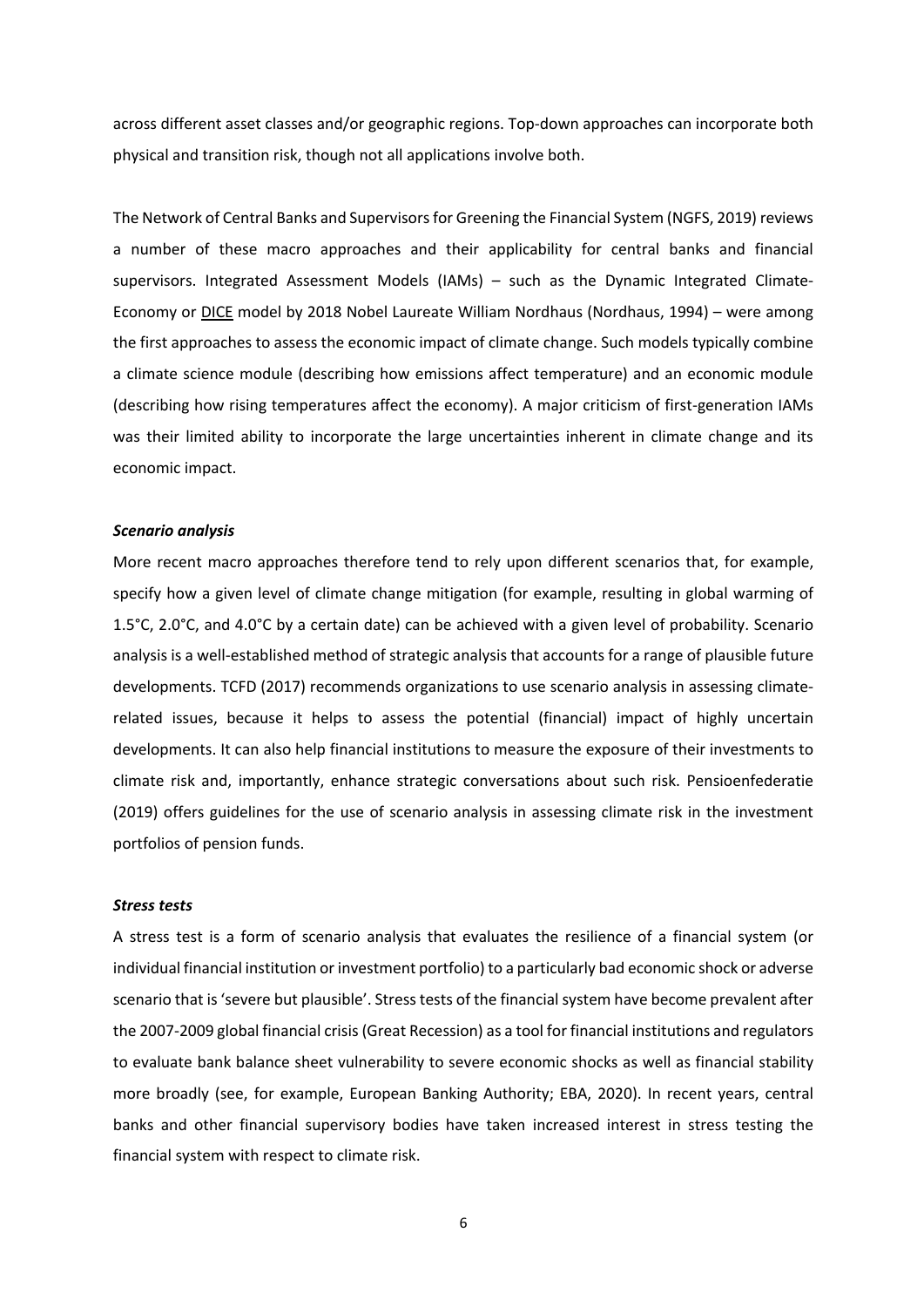#### *Examples of top-down or 'macro' approaches*

- DNB (2018) applies a macro approach to carry out what has been described as the first climate risk stress of the financial system by a financial supervisor (Economist, 2019)*.* DNB (2018) reports the results, while Vermeulen et al. (2018) describe the underlying methodology. The stress test is focused on short-term (5-year horizon) transition risk and disregards physical risk. It is based on four scenarios that are deemed severe but plausible:
	- 1. *Policy shock*: increase of the global price of carbon emissions by \$100 per ton of CO<sub>2</sub> (from the current effective price of around \$25);
	- 2. *Technology shock*: doubling of the share of renewable energy in the energy mix;
	- 3. *Double shock*: combination of the policy shock and the technology shock;
	- 4. *Confidence shock*: neither the policy shock nor technology shock materializes, leading to a fear of future policies; companies and households postpone investments and consumption.

The stress test proceeds in three steps. First, DNB uses the macro-econometric multi-country NIGEM model to translate the four scenarios into projections for macro variables such as prices, GDP growth, inflation, and interest rates. Second, DNB models the aggregate effects of each scenario on the valuation of equity and debt in 56 different sectors, based on an assessment of their 'transition vulnerability factor' derived from each sector's 'embodied CO<sub>2</sub> emission' (including emissions by suppliers). Third, DNB uses detailed data on the (security-level) stock and bond holdings of Dutch banks, insurance companies, and pension funds to estimate the losses in the assets of each individual financial institution. In total, €2,200 billion of assets are stress tested, of which €1,067 billion stem from pension funds (of which €583 billion constitute equity investments). The results suggest that the Dutch financial system could face losses between €48 and €159 billion depending on the scenario, with the greatest losses in the double shock scenario. For pension funds, estimated losses range from 3% and 10% of their assets.<sup>3</sup>

• Sprenkels and Verschuren (S&V, 2018) – a financial consulting company – analyze how the four different scenarios developed by DNB (2018) affect the 'coverage ratio' (an indicator of whether the current assets of a pension fund are sufficient to cover its future pension payments) of Dutch pension funds. A key difference with the DNB study is that S&V incorporate the four scenarios in an asset-liability management (ALM) model, and thereby not only examine the impact of transition risk on pension funds' assets, but also on their liabilities. Rather than using actual balance sheet data of Dutch pension funds, S&V analyze a hypothetical pension fund with a representative

<sup>&</sup>lt;sup>3</sup> DNB (2018) does not examine the impact of these scenarios on pension funds' liabilities, which depends on the interest rate projections. However, Vermeulen et al. (2018, p. 53-54) show that pension funds' coverage ratios actually improve in three out of the four scenarios.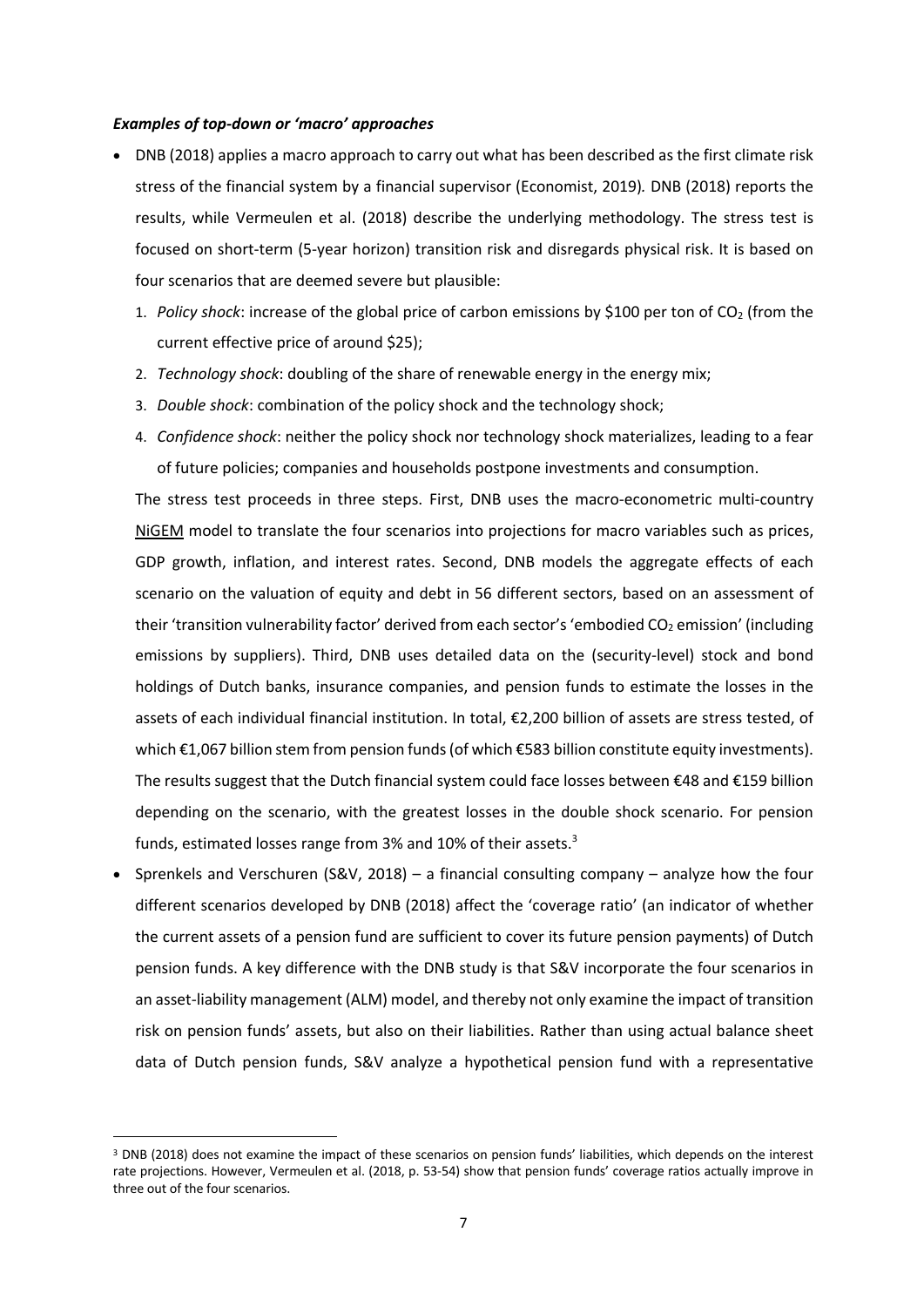investment portfolio.<sup>4</sup> S&V find that the coverage ratio of the pension fund in the four different scenarios is lower by 5-17 percentage points relative to a baseline scenario. They note that this result is to a large extent driven by the development in interest rates, which are projected to be lower in most scenarios compared to the baseline scenario – thereby negatively affecting the coverage ratio through an increase in the present value of the pension fund's liabilities.

- Ortec Finance (2019) a financial consulting company develops a top-down approach to climate risk assessment that incorporates both physical risk and transition risk under four scenarios (1.5°C with an orderly transition, 1.5°C with a disorderly transition, 2.0°C, and 4+°C). Physical risk is modeled both using estimates of the gradual impact of climate change on the economy (based on Burke and Tanutama, 2019) and using estimates of extreme weather impacts (derived from, among others, MunichRE's NatCatService). Transition risk is modeled based on a number of assumptions about developments in both policies (such as the price of carbon) and technologies (such as electricity storage). The climate scenarios and assumptions about physical and transition risk are fed into a macro-econometric model of Cambridge Econometrics, which produces 'climateadjusted GDP shocks' for each scenario relative to a baseline scenario, differentiating between 59 geographic regions and 70 sectors. Ortec Finance then translates these GDP shocks into projections for a wide range of financial and economic variables (including interest rates, inflation, and impacts on different asset classes) up to 2100 through their 'stochastic financial model'. The model can be used to illustrate the performance of investment portfolios under different scenarios (suggesting, for example, that an early, orderly shift to a low-carbon economy is associated with greater longterm equity returns than the 4+°C 'business as usual' scenario) as well as the development of pension funds' coverage ratios.
- Dietz et al. (2016) use an extended version of William Nordhaus' DICE model to assess the impact of physical risk on global stocks and bonds – in particular, the 'climate value-at-risk' based on a probability distribution of present market value losses due to climate change.<sup>5</sup> They distinguish between two different effects of physical risk: direct impairment of asset values because of extreme weather events and reduced productivity of capital and labor. The DICE AIM's GDP growth projections under different scenarios (relative to a baseline scenario without climate change) are translated into estimates of market value losses for stocks and bonds using assumptions about appropriate discount rates, the growth rate of aggregate earnings relative to GDP, and uncertainty about the productivity growth rate. The findings suggest that the 99% climate value-at-risk of global

<sup>4</sup> It is not clear from the S&V report whether the analysis takes into account the exposure of the pension fund to different sectors (accounting for their 'transition vulnerability factor') or is only based on the projected developments in the macroeconomic variables in each of the scenarios.

<sup>5</sup> The concept of 'climate value-at-risk' was introduced by the Economist Intelligence Unit (EIU, 2015), who also use the DICE model to assess the impact of physical risk on the value of global financial assets.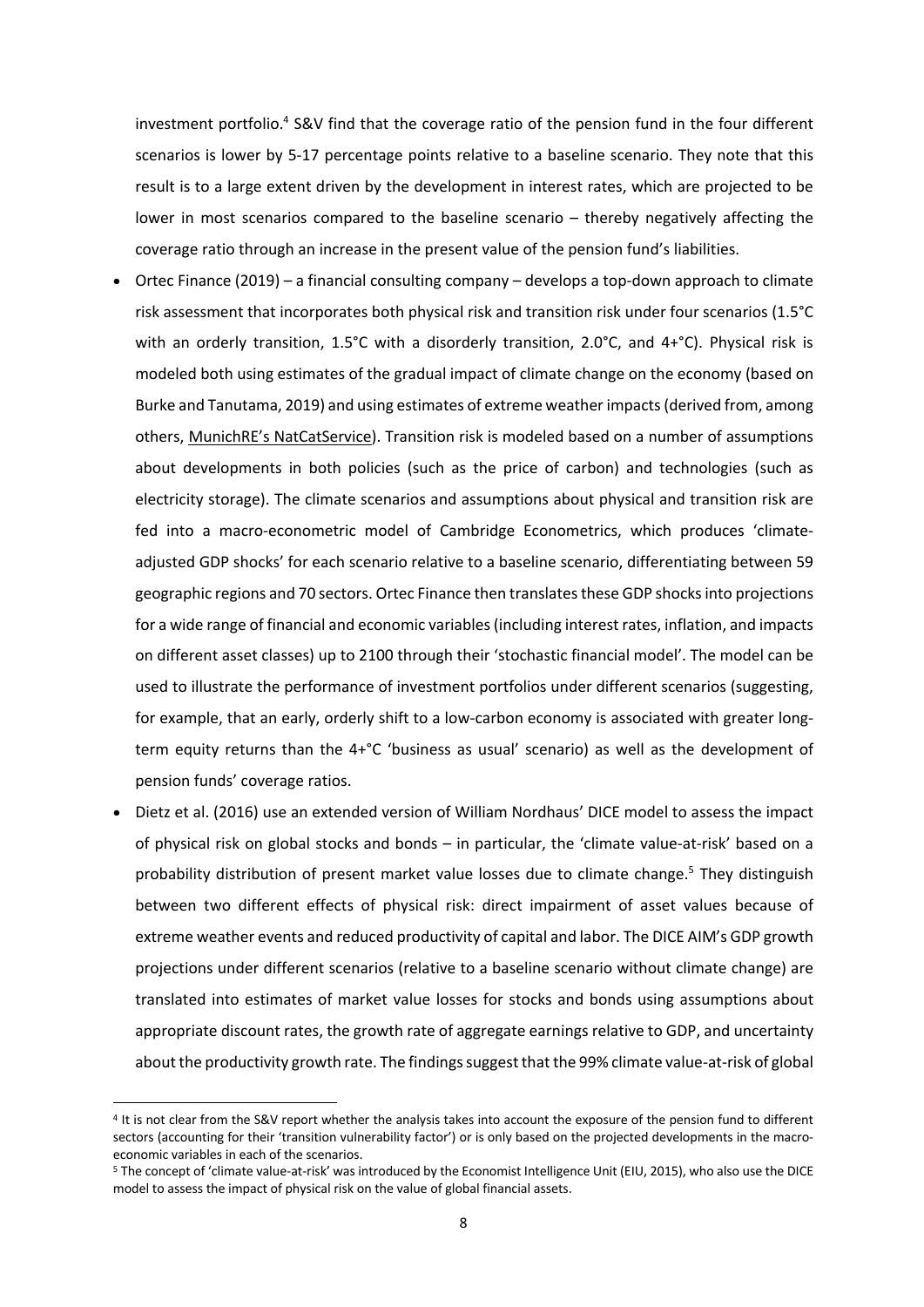financial assets under a 2.5°C 'business as usual' scenario (compared to a no climate change scenario) is \$24.2 trillion, relative to a current estimated market value of \$143.3 trillion. This approach does not distinguish between different geographic regions or sectors.

• There are several other commercial top-down approaches offered by financial consulting companies to assess climate risk in investment portfolios about which there is limited information available in the public domain. Triple A Risk Finance (2018) develops the 'carbon risk scan' that quantifies carbon-related transition risks for investment portfolios based on three scenarios (1.5°C, 2.0°C, and 3°-4°C), differentiating between different sectors. South Pole (2018) assesses the impact of both physical and transition risk under different scenarios on the value of equity and debt in different geographic regions and sectors.

#### *Pros and cons of top-down or 'macro' approaches*

- The main appeal of macro approaches is that they aim to take into account that climate change will likely fundamentally affect the global economy as a whole, as opposed to just individual sectors or companies. Macro approaches can also incorporate feedback loops where economic growth affects climate change, which in turn affects economic growth. Macro approaches have the potential to incorporate both physical and transition risk, and to distinguish between different geographic regions and sectors. They can provide pension funds with a sense of how their entire investment portfolio could be affected by climate risk under different scenarios and over long horizons, and sketch the uncertainty surrounding these scenarios.
- The main drawback of macro approaches in my view is that they tend to be 'black boxes'.<sup>6</sup> Macro approaches generally rely on elaborate macro-econometric models that try to capture the functioning of the global economy in a large number (dozens if not hundreds) of equations describing the demand for labor, real wages, international trade, government spending, etc. The resulting projections for macro-economic variables such GDP growth, inflation, and interest rates are difficult to relate to the underlying scenarios in an intuitive manner.<sup>7</sup> Macro approaches often translate the projections for macro-economic variables into valuation shocks for different financial assets using an additional (financial) model, adding a further layer of complexity. As a result, in my view macro approaches do not facilitate an *informed discussion* about the financial impact of climate risk on different assets.

<sup>6</sup> The Cambridge English Dictionary defines a 'black box' as 'a system or process that uses information to produce a particular set of results, but that works in a way that is secret or difficult to understand'. My description of macro approaches as black boxes does not mean to imply that they are 'secret'; in fact, they are often well-documented and fully transparent. Rather, I mean to say that they tend to be so complex that the way they arrive at results is 'difficult to understand' or intractable.

 $7$  Table 7 of NGFS (2019) presents an overview of the strengths and weaknesses of various specific macro-economic modelling approaches. Bolton et al. (2020) review macro approaches to assess financial stability risks stemming from climate change, highlighting the limitations (in particular, 'deep uncertainty' and the inherently unpredictable nature of 'green swan' events).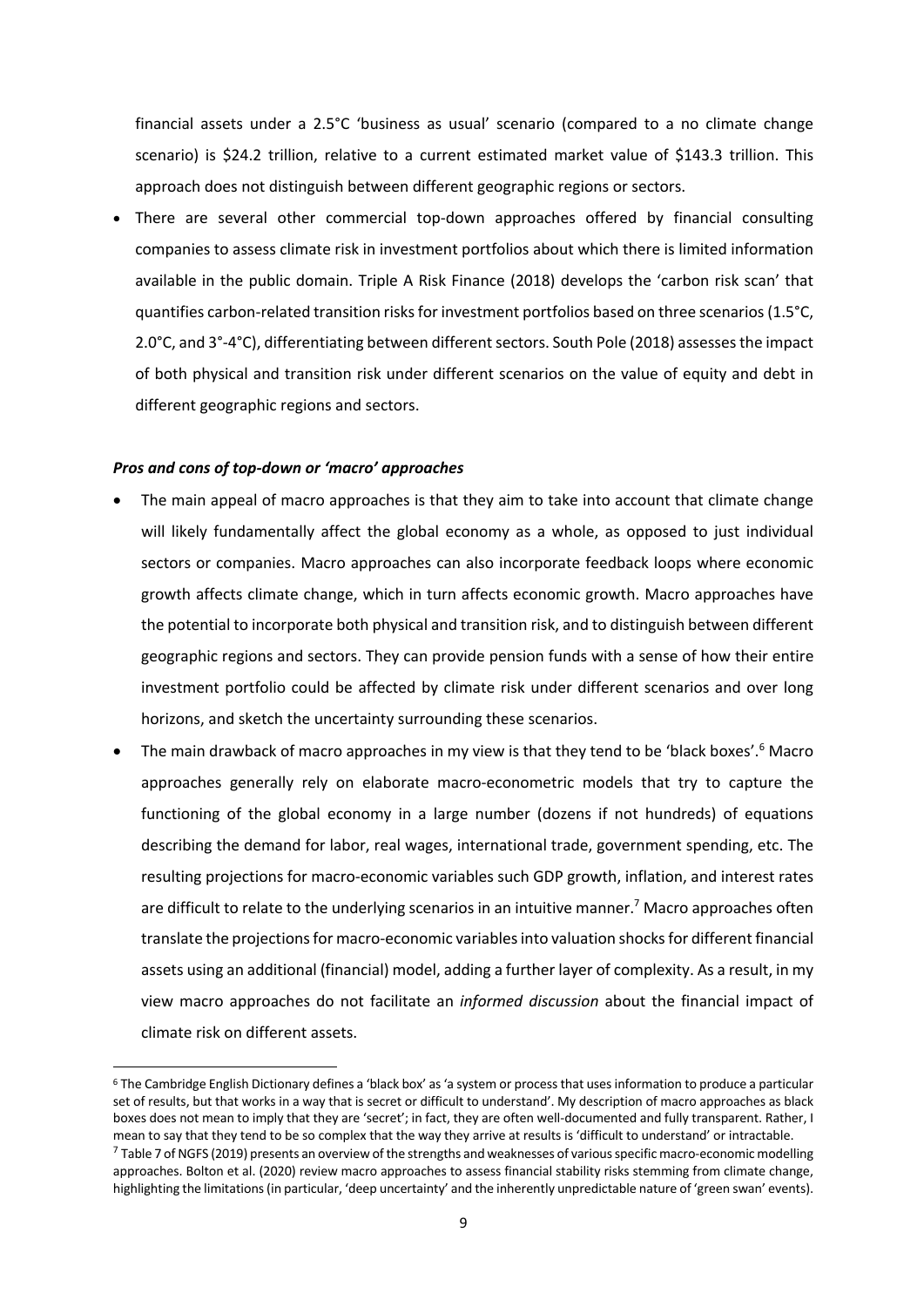- Another drawback of macro approaches is that when incorporated into an asset-liability management (ALM) model for pension funds – the resulting effects on coverage ratios are likely to be dominated by the projections for the interest rate. There is great uncertainty about interest rate paths over long periods of time. Interest rates could decline due to climate change since economic activity is hurt. On the other hand, the transition to a low carbon economy requires a huge amount of investments, potentially driving up interest rates.<sup>8</sup>
- Macro approaches are also subject to the 'Lucas critique' by Nobel laureate Robert Lucas (1976), which emphasizes that macro-econom(etr)ic models are based on relations between economic variables observed in past data, and that structural changes (such as the transition to a low-carbon economy or the unpredictable consequences of global warming) may invalidate these relations. In other words, analyzing the impact of structural changes using a macro model is a hazardous exercise.

#### **3.2 Sector-level or 'meso' approaches**

#### *Underlying principles and methods*

Sector-level approaches are less ambitious than macro approaches in the sense that they do not aspire to assess the impact of climate risk on the (global) economy as a whole. Rather, they aim to assess the extent to which specific economic sectors (or industries) are affected by climate risk, usually without explicitly making projections for macro-economic variables such GDP growth, inflation, and interest rates. Sector-level approaches are based on a less well-developed tradition compared to macro approaches, and tend to be more ad hoc than macro approaches in that they are often not based on formal econom(etr)ic models. Instead, they tend to be built on (qualitative) economic reasoning and stylized analyses that are sector-specific. Sector-level approaches so far mainly focus on transition risk (such as the impact of an increase in the carbon price), but they could also incorporate physical risk.<sup>9</sup>

#### *Three key considerations*

The following considerations are of particular importance for sector-level approaches:

• *Sector classifications.* Since sector-level approaches tend to assess the impact of climate risk on entire economic sectors, the classification that is used to distinguish between sectors is crucial. In general, there is a trade-off between a sector classification that is fine enough to analyze the

<sup>8</sup> For example, International Finance Corporation (IFC, 2020) estimates that the Paris Agreement will lead to €23 trillion of climate-related investment opportunities by 2030 in emerging markets alone.

<sup>9</sup> The distinction that I make in this report between macro and sector-level approaches is not based on a formal definition. Some of the macro approaches discussed in Section 3.1 also incorporate an important sectoral dimension. The main criterion I used for classifying certain approaches as macro or sector-level was whether their main level of analysis was the macro economy (through a macro-econometric model) or individual sectors (through more tractable approaches).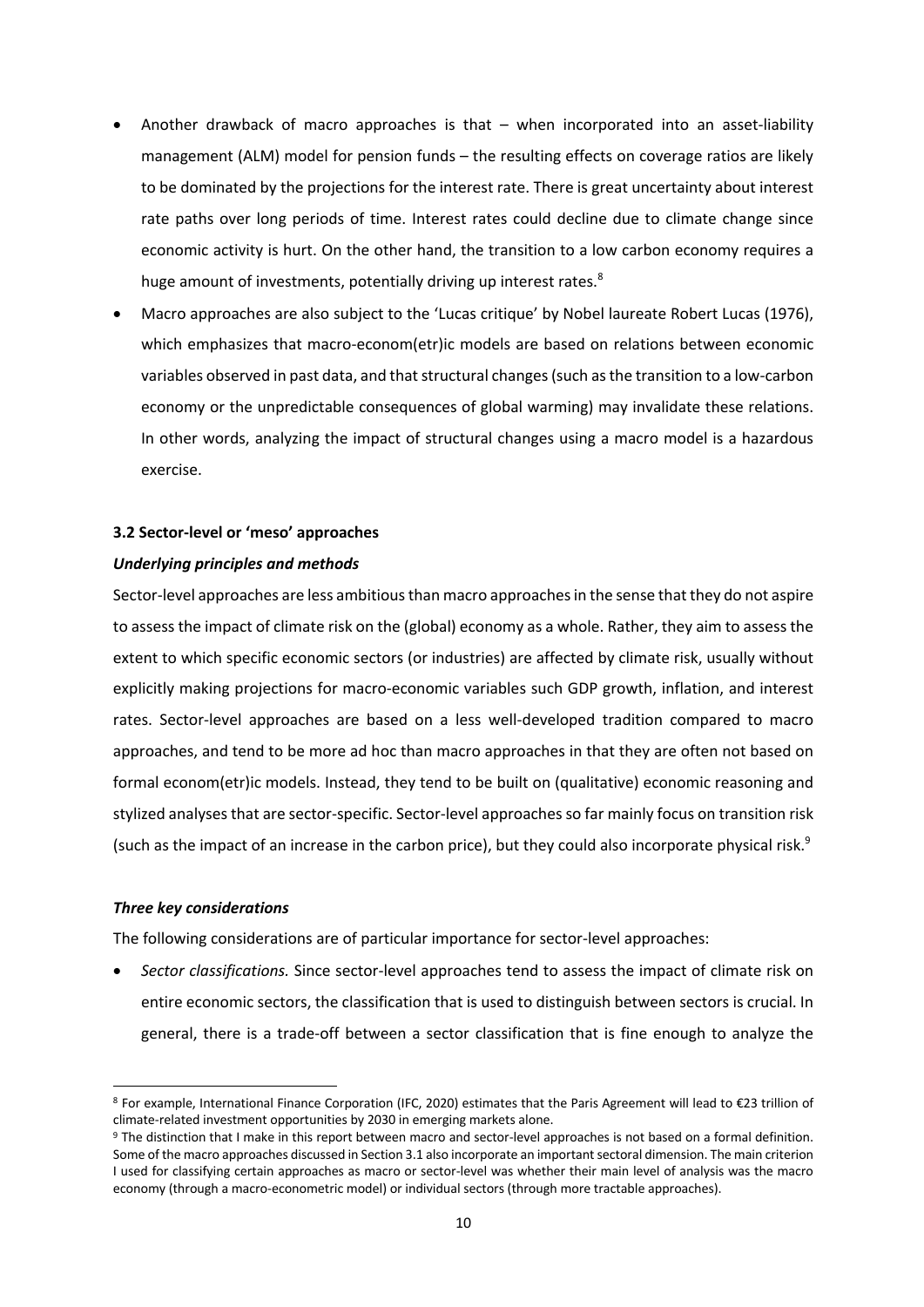heterogenous impact of climate risk on different economic activities, and a classification that is coarse enough to keep individual sector-level analyses manageable and tractable. Battiston et al. (2017) argue that commonly used sector classifications like NACE Rev. 2 or NAICS cannot be readily applied to examine climate risk. They note, for example, that NACE2 sector B (mining and quarrying) includes economic activities unrelated to fossil fuel extraction, while other activities related to fossil fuel extraction are classified in the manufacturing or transportation sectors. They therefore use their own classification to identify five key sectors that are subject to transition risk. Conversely, TEG's (2019a) EU 'Taxonomy' aims to classify *economic activities* that contribute 'substantially to at least one environmental objective and do no significant harm to the other five, as well as meet minimum social safeguards' – thereby moving away from the standard sector classifications.

- *Abatement.* Estimating the impact of transition risk on specific sectors requires an assessment of the sector's flexibility to adjust to the transition (such as an increase in the carbon price) by, for example, switching to alternative, low-carbon production technologies – and, if such flexibility exists, at what cost. The common term for such flexibility is 'abatement' and the associated costs are referred to as 'abatement costs'. McKinsey (2010) provides estimates of 'abatement cost curves' for the reduction of GHG emissions for 10 economic sectors and 21 world regions.
- *Pass-through.* Estimating the impact of transition risk on specific sectors also requires an assessment of the sector's ability to 'pass-through' any cost increases (for example, due to an increase in the carbon price) to its customers by charging higher prices. The sector's ability to do so depends on the degree of competition and market concentration, the extent to which competitors are also affected in the same way by the transition, and  $-$  in general  $-$  the 'price elasticity of demand' (which indicates the extent to which demand for a product or service decreases when the price is increased, which in turn depends on whether the product or service can easily be substituted by an alternative).

#### *Examples of sector-level or 'meso' approaches*

• Battiston et al. (2017) perform a climate stress test by examining euro area financial institutions' equity exposures to five key sectors that are subject to transition risk: fossil fuel, utilities, energyintensive, transport and housing. These five sectors are constructed from the 4-digit NACE2 classification based on their current direct GHG emissions and their role in the supply chain. They then examine the upper bound of losses that banks would suffer in their equity holdings by assuming the value of the equity in these sectors goes to zero. A key novelty of Battiston et al. (2017) is that they also consider 'second-round effects' due to further losses generated by inter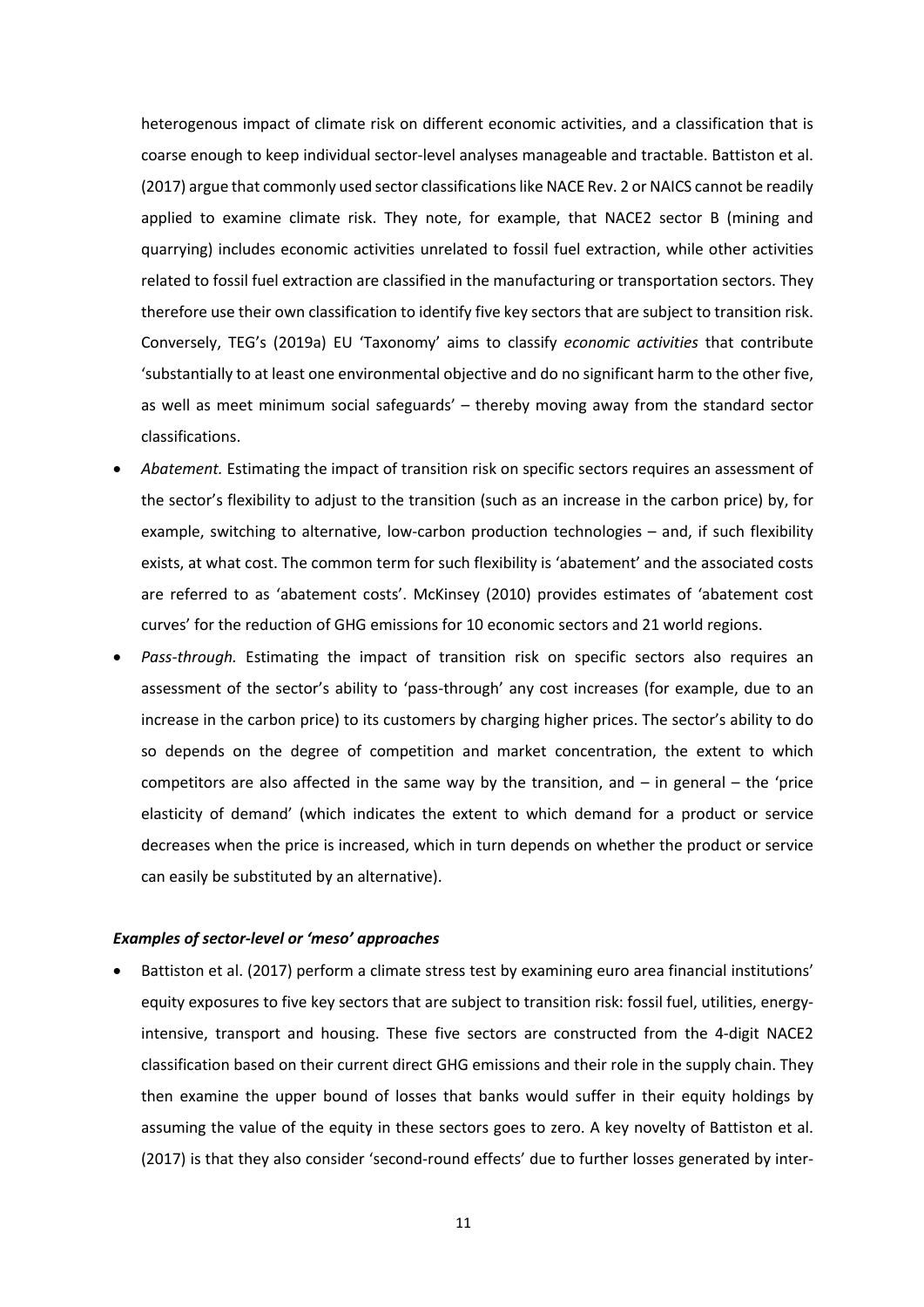bank debt and equity exposures. The results indicate that the equity exposures to climate-policy relevant sectors vary between 20-40% of the portfolios of banks, insurance and pension funds, and investment funds.

- Reinders, Schoenmaker, and van Dijk (2020) carry out a climate stress test by analyzing the impact of different carbon tax scenarios on Dutch banks. A key innovation relative to prior studies (e.g., Battiston et al., 2017) is that they also examine debt exposures, which is important since equity exposures constitute only 1-2% of banks' balance sheets. In particular, they use a 'Merton contingent claims model' to assess the impact of a baseline €100 carbon tax scenario on the market value of corporate debt and residential mortgages.<sup>10</sup> They identify 23 transition-sensitive sectors as all 2-digit NACE sectors with a carbon intensity of more than 0.5 kg  $CO<sub>2</sub>$  equivalents / gross value added, and obtain Dutch banks' exposures to these sectors from the Dutch central bank. Asset valuation shocks by sector are based on sector-specific estimates of the carbon footprint, the potential for adaptation or abatement, and the degree of pass-through. Depending on the assumptions, the decrease in the value of bank assets can amount to 4-30% of their core capital (without second-round effects).
- Aegon Asset Management (2019) analyzes the impact of transition risk on equity, bond, and real estate portfolios under a 1.5°C 'abrupt transition' scenario with a carbon price of €480 per ton of CO2, of which half is effectively passed through to the customer. The costs associated with the carbon price are assumed to decline gradually as companies reduce their carbon emissions to 50% by 2030 and to zero by 2050 (consistent with the estimates of IPC, 2018). In line with McKinsey (2010), abatement costs are assumed to gradually increase over time. The underlying logic is that, initially, it may be relative cheap to reduce carbon emissions by switching to alternative production technologies, but this is likely to become increasingly harder and more expensive as emissions converge to zero (i.e., increasing marginal abatement costs). Aegon Asset Management estimates the value losses by asset class (equity, bond, and real estate for different regions) using asset-level Scope 1 & 2 carbon emissions data and the asset-level 'Carbon Risk Rating' provided by Sustainalytics by means of a stylized dividend discount model for equity and real estate and an assumed impact on credit ratings for bonds. As an example, the study finds a shock to equity valuations in developed (emerging) markets of around -10% (-20%). $^{11}$

<sup>10</sup> IPCC (2018) estimates that the carbon price for a 1.5°C scenario must be at least \$135 per ton of CO2 by 2030, and perhaps as large as \$5,500.

<sup>11</sup> Although Aegon Asset Management (2019) builds up the asset valuation shock for different asset classes from individual company-level carbon footprint data and does not distinguish between different economic sectors, I classify this study as a sector-level or 'meso' approach instead of a bottom-up or 'micro' approach. Main reasons are that its underlying reasoning is not purely bottom-up and that its assumptions on pass-through and abatement could naturally be extended to exhibit meaningful variation across sectors.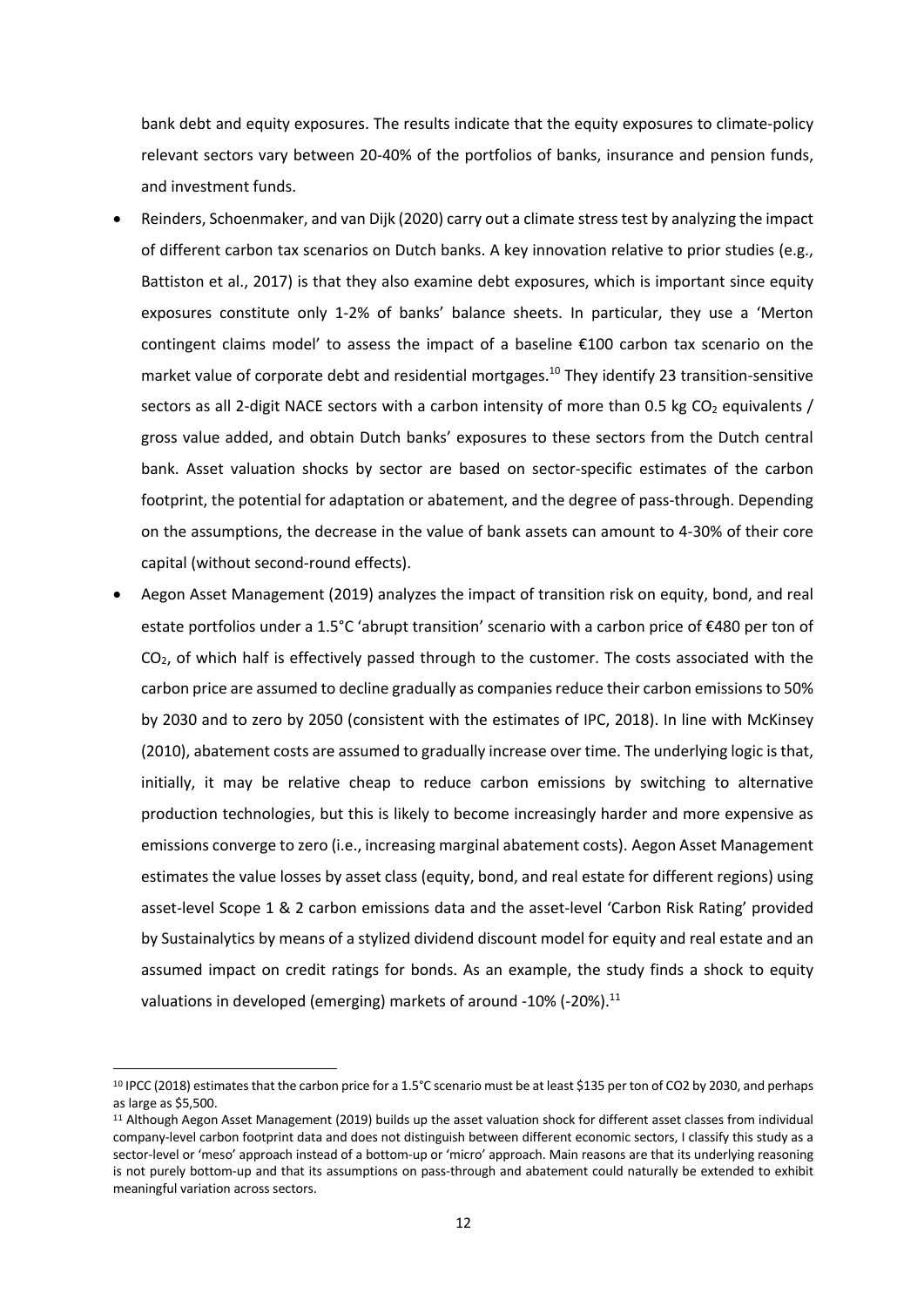• A number of other studies highlight the importance of sector-level analyses in understanding the financial consequences of climate risk. Hoogovens Pension Fund (2019) present a parsimonious sector-level analysis of the impact on an increase in the price of carbon on the fund's equity and credit portfolio. Thomä et al. (2017) analyze the equity and debt exposures of 79 Swiss pension funds and insurance companies to the following climate-relevant sectors: energy, electric power, transportation, and cement and steel. For each sector, they present a qualitative and quantitative analysis of how the sector may be affected by transition risk under various scenarios. HSBC (2016) emphasizes the need for formulating investment beliefs on how the transition to a low-carbon economy will develop, and offers an overview of the main effects of physical and transition risk on nine different sectors (see their Table 11). International Renewable Energy Agency (IRENA, 2017) provides estimates of stranded assets for four different sectors and 17 different geographic regions under different scenarios for physical and transition risk.

#### *Pros and cons of sector-level or 'meso' approaches*

- The main appeal of sector-level or meso approaches is that they analyze the impact of climate risk at a broader aggregation level than the individual asset-level (or company-level) – thereby taking into account the wider implications of climate change on the economy – while at the same time providing a tractable analysis that can be carried out and understood without relying on a complex macro-econometric model. Of course, assessing how climate risk will affect different economic sectors is very challenging indeed, but the parsimonious sector-level analyses that have been proposed in various studies are transparent and facilitate an *informed discussion* about the financial impact of climate risk on specific sectors.
- An important drawback of sector-level approaches relative to macro approaches is that they do not explicitly assess the impact of climate risk on the global economy as a whole. Relative to bottom-up approaches, sector-level approaches face the limitation that they – in principle – treat all companies within a sector equally, without distinguishing individual companies' ability to mitigate physical and/or transition risk.
- Some of the main challenges of sector-level approaches involve the choices surrounding the three key considerations discussed above: sector classifications as well as the assumptions on abatement and pass-through. More work is needed on developing appropriate sector classifications because, among other things, the global economy is increasingly complex, many companies are active in multiple sectors, and definitions of what constitutes a relevant economic sector may change considerably over time. In my view, there is also significant room for improvement in modeling abatement and pass-through in a more sophisticated way than has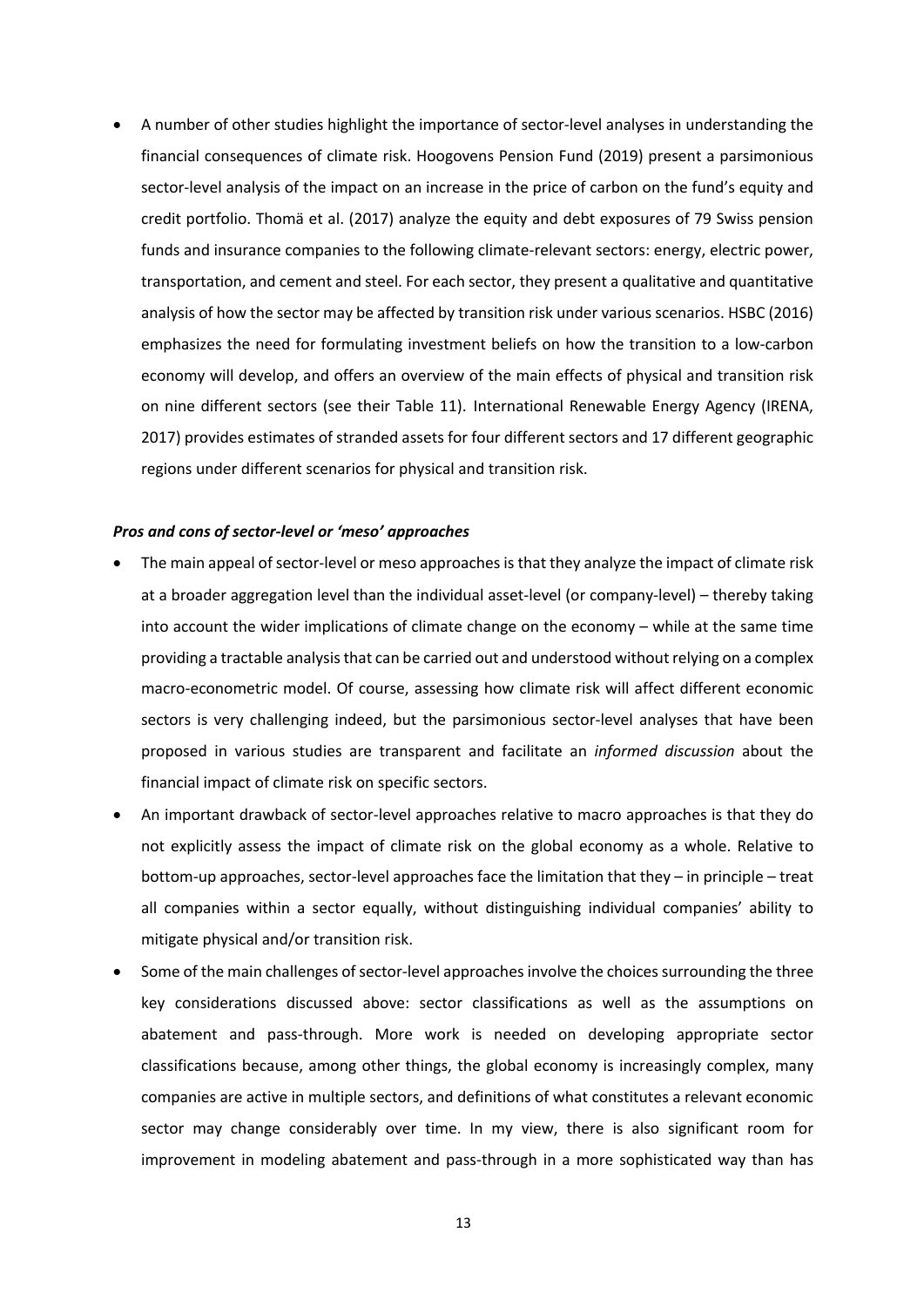been proposed so far. Interactions between different sectors (for example, along the supply chain) could potentially be considered more explicitly. Finally, current sector-level approaches disregard physical risk and do not distinguish between geographic regions.

#### **3.3 Bottom-up or 'micro' approaches**

#### *Underlying principles and methods*

The defining feature of bottom-up approaches is that they aim to assess climate risk at the individual asset-level (for example, individual stocks, bonds, or real estate properties). Bottom-up approaches are used both for physical and for transition risk. The common approach is to gather data on assetlevel (or company-level) measures for that asset's (or company's) exposure to physical and/or transition risk. For physical risk, such asset-level exposure measures tend to be based on information about the geographic location of the underlying physical assets and on whether this location is in a 'climate-sensitive' region that is either vulnerable to structural climate change effects (such as rising sea levels and fresh water shortages) and/or to extreme climatic events (such as storms and wildfires). For transition risk, such asset-level exposure measures tend to be based on information about the underlying assets' current impact on climate (such as carbon emissions, water use, and waste disposal), and increasingly also on measures of corporate awareness of sustainability issues and on corporate sustainability policies in place. The general idea is that assets with lower emissions and better policies in place are less exposed to transition risk.

#### *Bottom-up approaches vs. ESG investing*

The types of data used for bottom-up analyses of transition risk bear significant resemblance with the types of data used in ESG investing (see also the data sources overview in Section 4 below). As discussed in the introduction of this report, a key difference between ESG investing and the bottomup approaches considered here is that ESG investing is often aimed at enhancing portfolio returns and/or achieving non-financial investment aims (that is, 'social return' or 'impact'). In contrast, the focus here is on the question whether bottom-up approaches can be useful for assessing the degree of climate risk in investment portfolios, which is a subtle but important difference. A common thread to ESG investing and bottom-up approaches to climate risk assessment is that it is standard practice in both to aggregate some of the asset-level measures (for example, carbon emissions) to the portfolio-level (for example, to arrive at an estimate of the carbon footprint of the portfolio as a whole $).<sup>12</sup>$ 

<sup>&</sup>lt;sup>12</sup> A number of Dutch pension funds have formulated concrete targets for reducing the carbon footprint of their portfolios based on an explicit sustainability objective next to a financial risk-return objective. For example, APG (2018) and PGGM (2018) aimed to reduce the aggregate carbon footprint of their equity portfolios by, respectively, 25% and 50% by 2020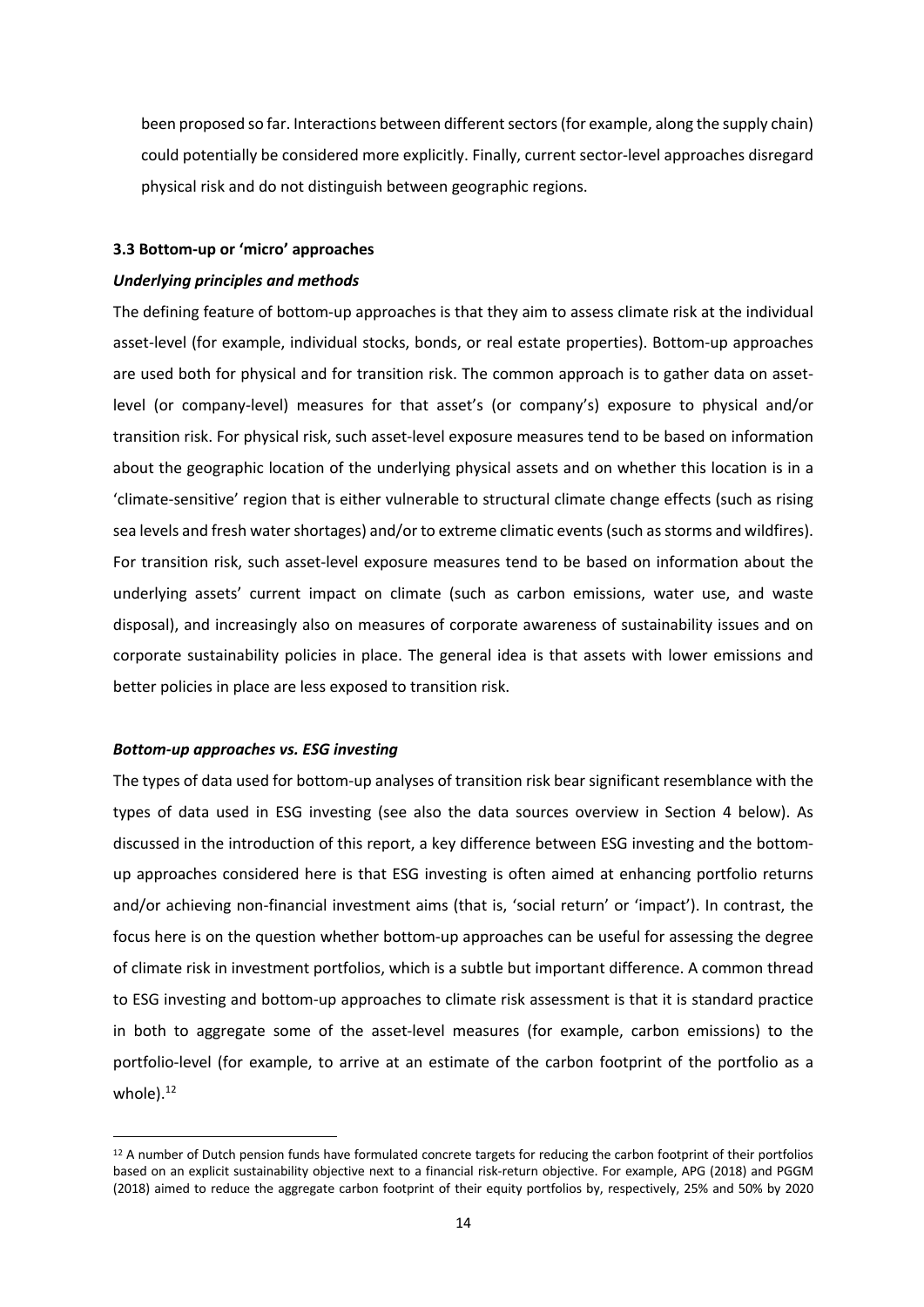#### *Examples of bottom-up or 'micro' approaches*

Since bottom-up approaches to climate risk assessment – in contrast to top-down and sector-level approaches – are generally not based on any explicit or implicit modeling choices, there are few systematic studies that propose an overarching framework for bottom-up approaches. Nonetheless, I provide a number of examples of bottom-up approaches below:

- Blackrock (2019) provides a study of the exposure to physical risk for three U.S. asset categories: municipal bonds, commercial mortgage-backed securities, and electric utilities. The analysis based on projections for physical climate change (such as rising sea levels, hurricane damage in terms of GDP, and change in agricultural productivity) for different geographic regions within the U.S. under different scenarios (varying from 'no climate action' to 'decisive climate action') until 2100 obtained using the climate model of Rhodium Group. For municipal bonds, Blackrock translates physical risks into implications for local GDP. For commercial real estate, they examine the risk of hurricanes and flooding as well as projected energy expenses for properties. For utilities, they focus on the risk of hurricanes and wildfires around the physical location of the plants, property, and equipment of 269 publicly listed utilities. The main conclusion is that physical risk is significant for these U.S. asset categories. Furthermore, the study argues that climate risk is currently not fully priced into the prices of municipal bonds and listed utilities (though the report is short on details about these analyses).
- Boermans and Galema (2017) a study by DNB researchers measure the carbon footprint (CFP) of the equity portfolios of 41 Dutch pension funds over 2009-2015, based on security-level holdings data available at the Dutch central bank. These holdings data are matched to CFP data from Thomson Reuters ASSET4 for 4,657 unique stocks. The portfolio CFP of Dutch pension funds is considerably smaller than that of the market and has declined over time. The authors document a number of trade-offs in managing portfolio CFP. Decreasing the CFP is associated with a lower dividend yield and a higher systematic risk (market beta). Funds with a funding ratio above the required minimum seem more inclined to trade dividend yield for a lower CFP, perhaps because CFP reduction is considered a 'luxury good'. Further, pension funds with a lower portfolio CFP tend to deviate more from their benchmark. Finally, pension funds that publicly disclose their CFP tend to have a lower portfolio CFP, which is interpreted as possible evidence of public pressure on pension funds to reduce their CFP (but which could also be due to reverse causality).

<sup>(</sup>relative to 2014). Both APG and PGGM also seek to increase their investments in companies that contribute to the UN Sustainable Development Goals (SDGs) and jointly developed the 'Sustainable Development Investments Taxonomies' that classify investible solutions for each SDG.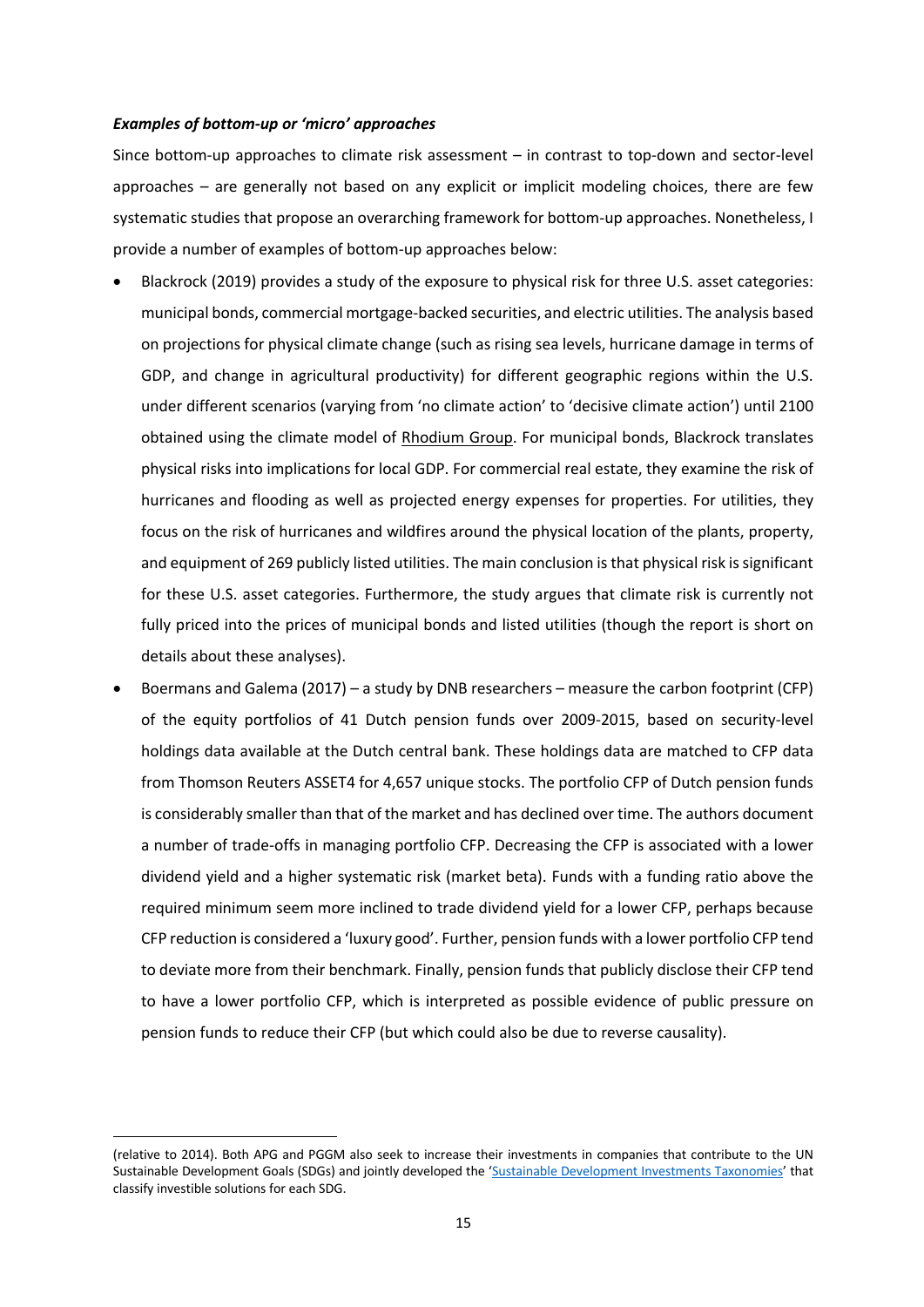- DNB (2017) present a number of initial analyses of the exposure to physical and transition risk for Dutch financial institutions (banks, insurance companies, and pension funds), based on asset-level data of their holdings of equity and debt. For example, the study estimates that two scenarios of a major flooding in the Netherlands ('Rivierenland' and 'Kromme Rijn') could lead to a value loss of billions of euros in mortgages, commercial real estate, and loans to small and medium enterprises. Further, the study finds that Dutch pension funds show an exposure of 12.4% of their total assets to carbon-intensive sectors and an exposure of 17% of their Dutch commercial real estate holdings to assets with poor energy efficiency. At the same time, the study reports that the vast majority of pension funds' assets is invested in countries that are relatively less vulnerable to climate risk.
- DNB (2019b) presents a survey of 25 large and medium-sized Dutch financial institutions (including 10 pension funds) to examine their exposure to environmental and social risks(in particular, water stress, raw materials scarcity, biodiversity loss, and human rights controversies). These financial institutions hold €3.5 trillion in assets, representing 82% of the Dutch financial sector's total assets. Most respondents use the SDGs to guide their sustainability policies, but there is wide variation in the policies in place. Based on data geographic business locations from Four Twenty Seven linked to water stress data from the World Resources Institute, the study finds that Dutch financial institutions have a joint equity exposure of €87 billion to facilities in extremely waterstressed regions. Based on research by the Netherlands Organisation for Applied Scientific Research (TNO, 2015), the study finds that Dutch financial institutions have a joint equity and loan exposure of at least €151 billion to companies that depend on critical raw materials. Overall, the study concludes that Dutch financial institutions have material exposure to environmental and social risks, and need a more holistic approach to measuring and managing these risks.
- A number of recent academic studies apply bottom-up approaches to examine physical risk. For example, Addoum, Ng, and Ortiz-Bobea (2020) find no evidence of a causal impact of temperature shocks on the sales and productivity of U.S. companies based on granular geographic climate data from the PRISM Climate Group and geographic establishment-level data from the NETS database over 1990-2015. Bernstein, Gustafson, and Lewis (2019) find that U.S. houses exposed to sea level rises sell for 7% less than comparable unexposed houses using real estate transaction data from the ZTRAX database and sea level rise exposure data from the NOAA SLR viewer. Murfin and Spiegel (2020) dispute this conclusion using real estate transaction data from CoreLogic and flood risk data from GiraffeGeo.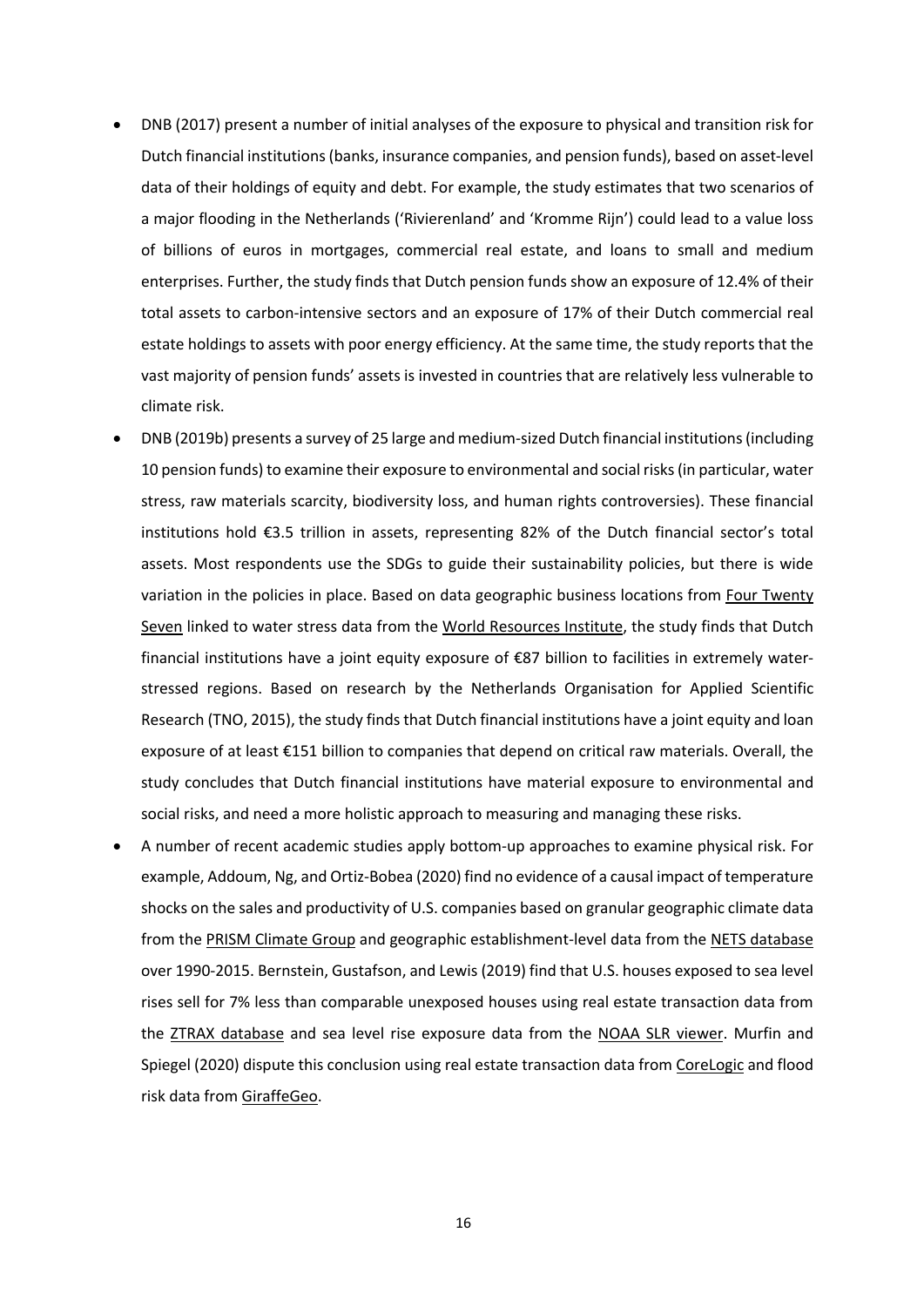#### *Pros and cons of bottom-up or 'micro' approaches*

- The main appeal of bottom-up or 'micro' approaches is that they are based on detailed measures of the exposure to physical and transition risk of the actual individual assets within a portfolio. In contrast, macro and sector-level approaches are based on a portfolio's broad exposure to geographic regions (such as countries) and/or economic sectors, thereby implicitly assuming that all assets (companies) with a geographic region or economic sector are equally exposed to climate risk. Bottom-up approaches thus have the potential to provide a much more detailed assessment of the degree to which individual assets (e.g., individual stocks / bonds) within the portfolio are exposed to physical and transition risk. Such detailed asset-level analysis is of obvious importance for physical risk, since companies within a region or sector may differ greatly in their exposure to physical risk – depending on the exact location of their physical assets and activities. However, an asset-level analysis can also be relevant for transition risk, since – for example – companies within the same sector may be differentially exposed to transition risk based on differences in their awareness, strategy, and policies in place.
- Another advantage of bottom-up approaches is that they tend to be relatively transparent and only to a limited extent – if at all – based on explicit or implicit modeling choices. As a result, they are more robust and less susceptible to 'model risk' than macro or sector-level approaches.
- The first main drawback of bottom-up approaches is that they fail to take into account the pervasive nature of climate risk by ignoring how climate change and the transition to a low-carbon economy could influence specific geographic regions, particular economic sectors, and the economy as a whole. Bottom-up approaches also tend to consider individual companies as standalone organizations, thus ignoring how companies and sectors are linked through competition and supply chains. Related, bottom-up approaches generally do not consider the possibility that certain asset classes may be more or less exposed to climate risk, since they tend to be carried out within an asset class.
- The second main drawback is data quality (see also Section 4 below). There are at least three main issues, which are in part driven by the lack of disclosure requirements for companies (TCFD, 2017):
	- (1) The coverage of most ESG data providers is limited (for example, only publicly listed companies, only companies that disclose GHG emissions, only certain countries).
	- (2) Different data providers often do not agree on the estimates for the same climate risk exposure measure (such as carbon footprint).
	- (3) It is not clear exactly what to measure given the huge uncertainty about how climate risk will take shape and given the difficulty of constructing forward-looking measures of climate risk exposure.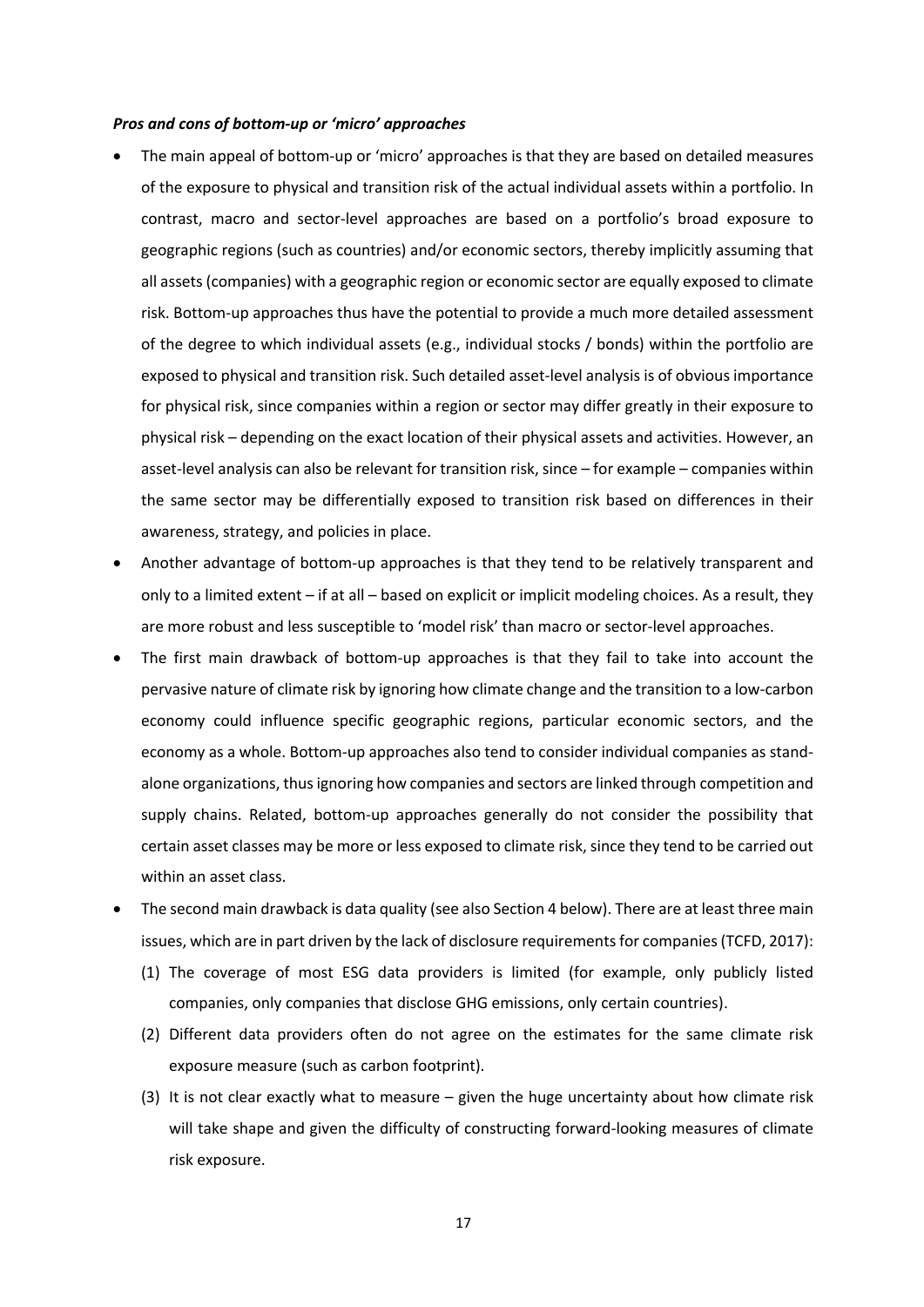• The third main drawback is that most pension funds have thousands (if not tens of thousands; including mortgages) individual assets in their portfolio. The peril of bottom-up approaches in such a setting is that they turn into massive data-driven exercises that examine (portfolio-level) climate risk exposure only in an aggregate and quantitative manner, thereby essentially ignoring the intricacies of assessing climate risk exposure for individual assets and thus providing little insight into the underlying economic arguments and mechanisms. It is not clear what the alternative isto quantitatively analyzing large datasets. One view is that a proper bottom-up approach involves traditional fundamental analysis of individual companies or sectors, but the question is whether this is feasible given the number of assets and the trend towards passive investing. I am also not aware of any evidence on the ability of analysts vis-à-vis data providers to assess climate risk.

#### **3.4 Academic factor model approaches**

#### *Underlying principles and methods*

The current conventional wisdom in the academic 'asset pricing' literature is that an individual asset's (or portfolio's) exposure to different forms of systematic risk can best be captured in a 'factor model'. A factor model describes the (expected) returns on an individual asset as a function of its exposure to various relevant (financial/economic) risk factors and the (expected) returns on these factors. For example, the Capital Asset Pricing Model (CAPM) posits that any asset's expected return can be described as the risk-free rate plus the asset's beta (exposure to the market factor) times the market risk premium. The lack of empirical success of the CAPM has spurred the development of alternative, multi-factor models that allow for multiple dimensions of systematic risk.<sup>13</sup> Since climate risk is likely to be systematic in nature (has pervasive effects on many companies and cannot be readily diversified), an extended factor model that includes one or more factors that capture climate risk could be an appealing way to assess the degree of climate risk in investment portfolios. Nonetheless, there are a number of challenges for factor models to adequately measure climate risk.

#### *Challenges of factor models*

Factor models face both general challenges and specific challenges to climate risk applications:

• *General challenges.* There is considerable debate about the interpretation of currently available factor models. Fama and French interpret their factors as true risk factors, while they could also in part be driven by mispricing (Daniel and Titman, 1997; van Dijk, 2011). Hundreds of factors have

<sup>13</sup> For example, the Fama and French (1993) 3-factor model includes two additional factors related to the 'size' and 'value' effects that they interpret as picking up systematic risks that explain why small companies (companies with a low market value of equity) and value companies (companies with a high ratio of book value to market value of equity) tend to have higher returns. More recent factor models include even more factors (see, for example, the 5-factor model of Fama and French, 2015).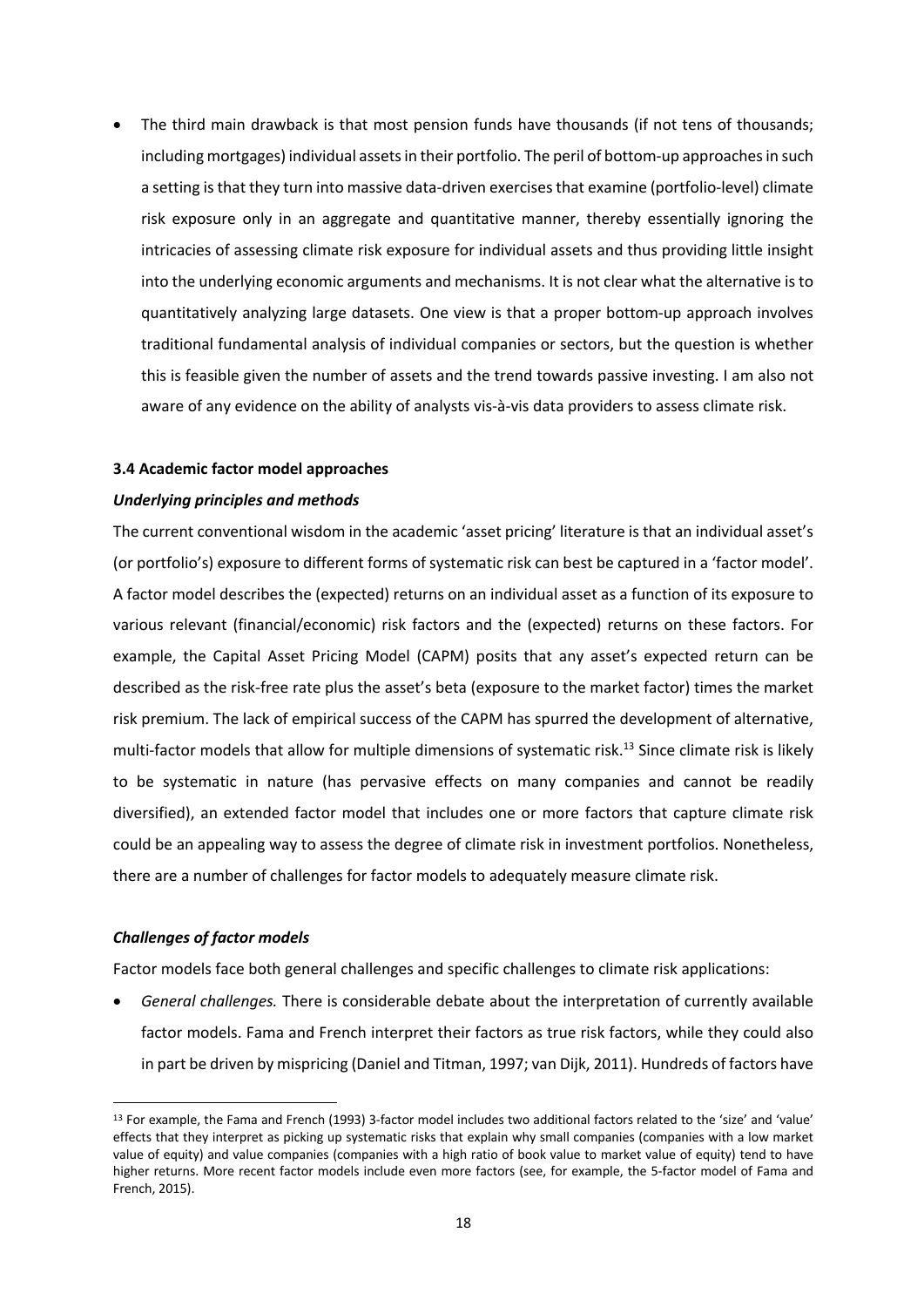been proposed and their empirical validity has been challenged (Harvey, Liu, and Zhu, 2016). Most factor model research focuses on the U.S. equity market only (Karolyi, 2016; Koijen, Lustig, and Van Nieuwerburgh, 2017).

• *Specific challenges to climate risk applications*. The main challenge to assessing climate risk using a factor model is two-fold. First, one needs to define one or more specific risk factors that are successfully able to capture the exposure of individual assets to physical and/or transition risk. Second and related, one needs to be able to estimate such exposure using historical data, which by and large neither include realizations of extreme climate change effects nor of severe transition risk effects.

#### *Examples of academic factor model approaches*

- Balvers, Du, and Zhao (2016) introduce a 'temperature shock' factor to the CAPM and Fama-French 3-factor model and estimate these extended factor models using data on U.S. stocks over 1953-2015. Most sectors have a negative exposure to the temperature factor (indicating that their stock returns are hurt by unexpected temperature increases), although some sectors have a positive exposure (suggesting they might act as a hedge against temperature risk). The authors find a small but statistically significant risk premium (0.22% per annum) associated with the temperature shock factor, suggesting that assets with a greater exposure to temperature risk provide investors with some compensation for that risk in the form of a risk premium.
- Hong, Li, and Xu (2019) create a 'drought' factor by comparing the stock returns of food companies based in countries that are increasingly exposed to droughts to those of food companies in other countries (based on the Palmer Drought Severity Index for 31 countries). They find that companies in more drought-vulnerable countries show relatively poor profit growth but also relatively poor stock returns. These results suggest that drought risk hurts food companies' operating performance (that is, physical risk), but that this type of risk is not fully priced into stock prices since a trading strategy focused on food companies that have little exposure to drought risk tends to have predictably higher returns.
- Bansal, Kiku, and Ochoa (2019) model the impact of the physical risk due to long-run temperature increases on current asset prices. Their theoretical model describes how rising temperatures are driven by increasing carbon emissions, and, in turn, increase the probability of temperature-driven natural disasters. The model's prediction that assets with greater exposure to temperature risk offer greater expected returns to compensate for that risk is tested using equity market data from 48 countries over 1970-2015. Consistent with their model, the authors find that equity valuations are generally negatively related to temperature risk exposure. They estimate the temperature risk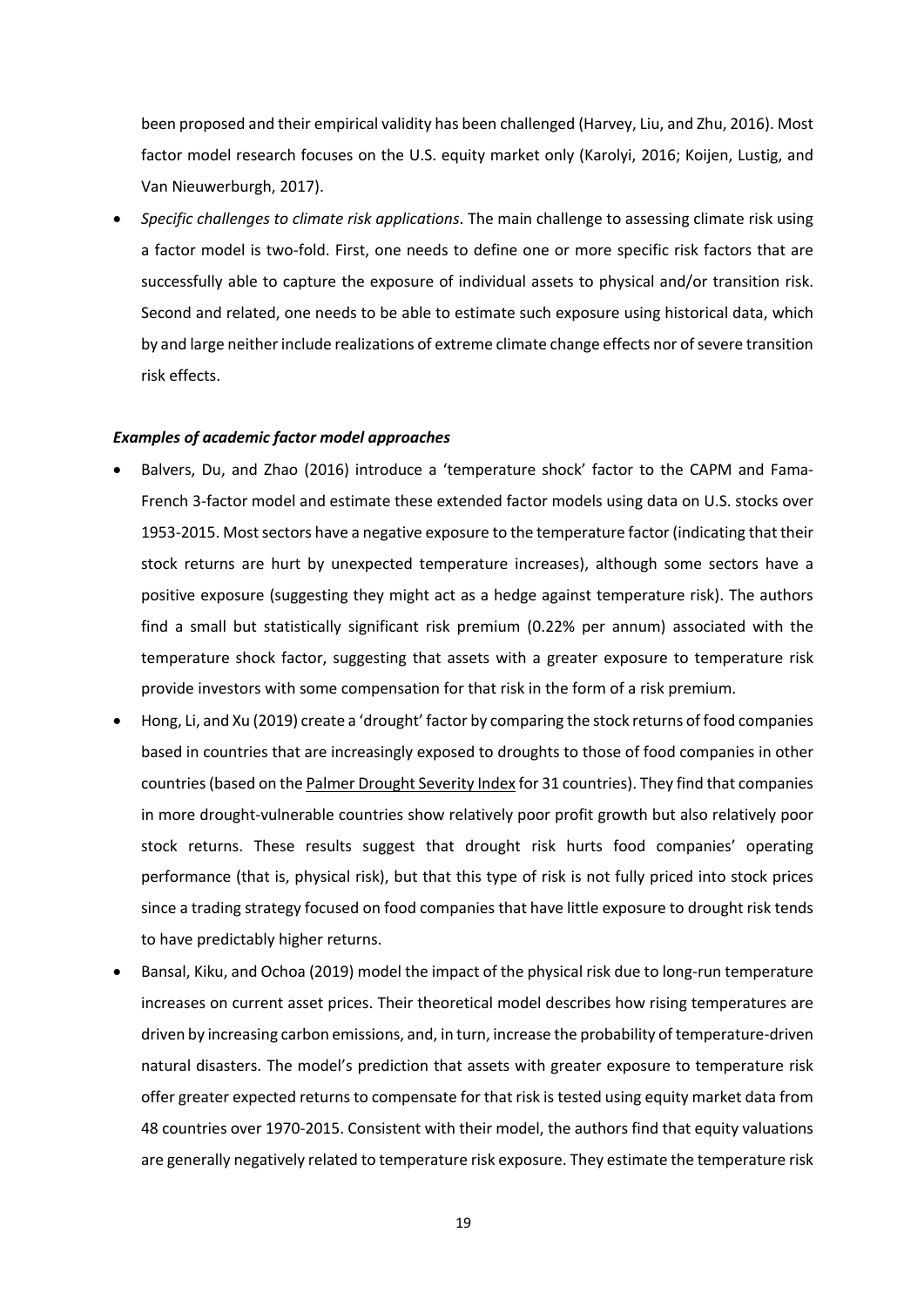premium to be around 0.8% per annum, suggesting that this type of risk is at least partially priced into current stock prices.

• Görgen et al. (2019) introduce a 'Brown-Minus-Green' (BMG) factor by constructing a portfolio that is long in the stocks of 'brown' companies that are likely negatively affected by transition risk and short in the stocks of 'green' companies that are likely positively affected. They construct the factor using ESG data on 1,600 globally listed companies over 2010-2017 from four different data providers (Carbon Disclosure Project, MSCI ESG Stats, Sustainalytics, and Thomson Reuters ESG) on three key company-level characteristics: current emissions, public perception, and adaptability. The average stock returns of green companies exceed those of brown companies over this period, which is inconsistent with a carbon risk premium, but can potentially be explained by 'demand effects' due to the advent of sustainable investing that may have driven up the prices of green stocks.

#### *Pros and cons of academic factor model approaches*

- The main appeal of academic factor model approachesis that they are rooted in a well-established academic tradition and that – at least in principle – they enable investors to capture the degree of climate risk in their portfolios by a single number. Just like a portfolio's market beta measures the exposure of the portfolio to broad market fluctuations by a single number that is easily estimated from historical data, an appropriately measured 'climate beta' could capture an entire portfolio's exposure to climate risk (or perhaps multiple climate betas in case climate risk is deemed to have multiple systematic dimensions). Furthermore, in the factor model tradition, such betas are estimated using a recent history of asset return data, which suggests that a portfolio's climate risk exposure could be estimated in a simple manner.
- The key drawback of factor model approaches is that the academic literature on climate risk factors is still in an early stage. There is currently no consensus on what factors might be successful in capturing the relevant dimensions of climate risk, and how they can be constructed. More fundamentally, since factor models tend to be constructed based on historical data, and since historical data may contain little information about possible future realizations of climate risk, it may take years or even decades before the traditional factor model approach using historical data becomes a powerful tool for assessing climate risk.<sup>14</sup>

 $14$  It might be possible to use factor model approaches without (exclusively) resorting to historical data (for example, by combining historical data with predictions from theory; see, for example, Avramov, Cederburg, and Lučivjanská, 2018), but in my view such approaches are currently insufficiently developed to be applied in practice.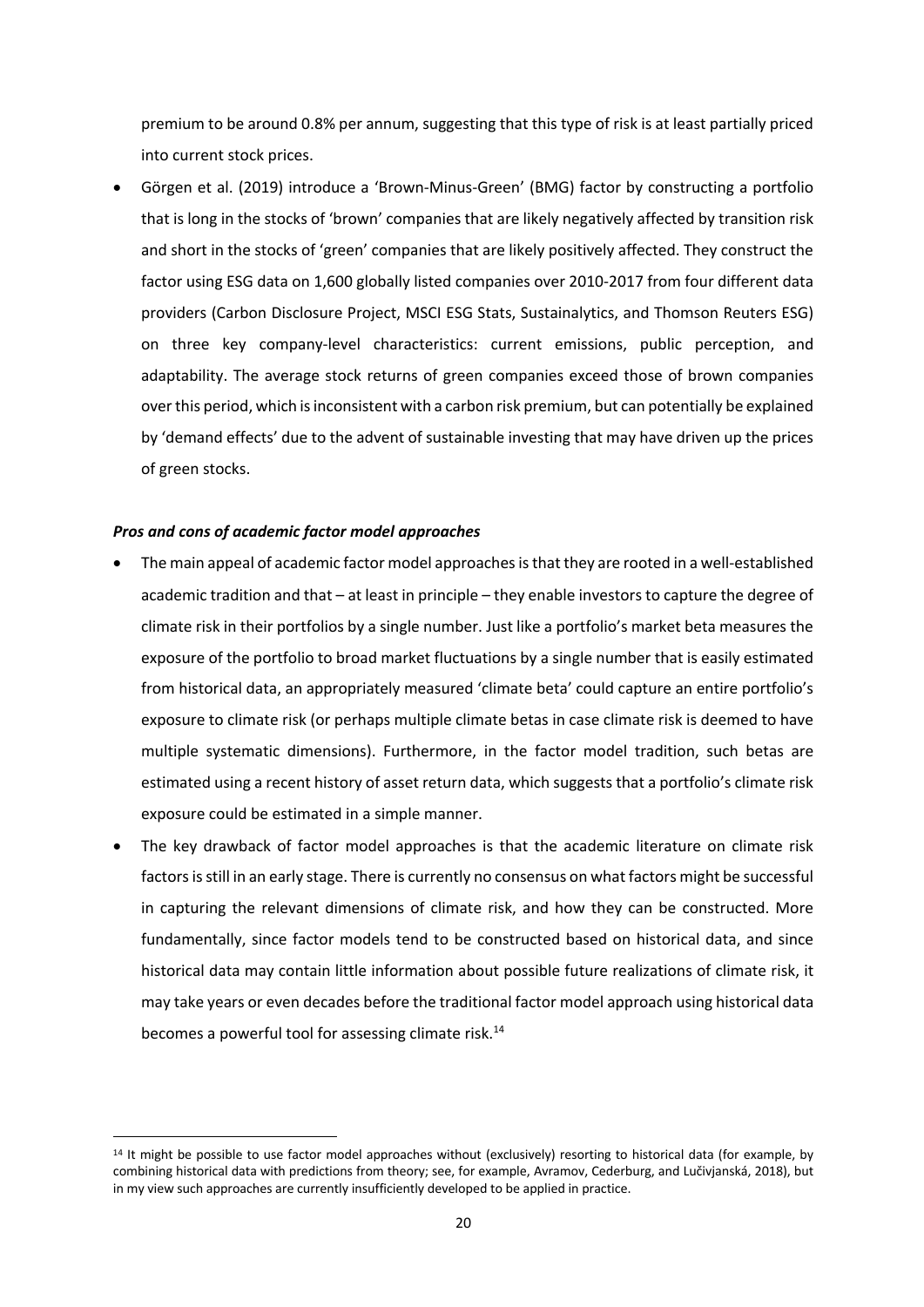#### **4. Data sources to assess climate risk**

The advent of ESG investing and the increasing interest in assessing the degree of climate risk in investment portfolios has resulted in a surge in the demand for data sources to evaluate the sustainability and climate risk exposure of individual companies (and of other individual assets such as real estate properties) – henceforth 'sustainability measures'. In this section, I provide a broad overview of available sustainability measures, I briefly describe a number of examples of commonly used data providers, and I discuss a number of key concerns (including overall data quality) when using these sustainability measures.

#### *Overview of sustainability measures*

Measures of companies' sustainability emerged in the 1980s as investors developed an interest in evaluating a company's environmental and social performance next to its financial performance, and the first sustainability rating agencies – Vigeo-Eiris and Kinder, Lydenberg & Domini (KLD) – were established (Berg, Koelbel, and Rigobon, 2019). Broadly speaking, in the past decades there has been a trend from Corporate Social Responsibility (CSR) measures towards Environmental, Social and Governance (ESG) measures. The main difference is that CSR ratings tend to reflect a company's (selfreported) efforts and practices in contributing to environmental and social goals, while ESG ratings tend to be constructed using quantitative (though still mostly self-reported) metrics of the company's social and environmental impact (such as carbon footprint, water use, and waste disposal). In recent years, investors show increasing interest in more direct measures of a company's contribution to the UN's 17 Sustainable Development Goals (SDGs). An appeal of SDG-based ratings is that they aim to measure the broader impact of a company on global sustainable development, whereas ESG measures focus on the company's immediate 'output' (such as carbon footprint). Of course, there is a trade-off here in the sense that measuring a company's contribution to the SDGs is even more challenging than measuring a company's ESG output.

#### *Examples of sustainability measures*

Here, I include a brief description of the following data sources that could aid climate risk assessments: ISS-oekom, MSCI, Refinitiv, RobecoSAM, Sustainalytics, and Vigeo Eiris.<sup>15</sup> I do not aim to provide a complete overview of all available data sources, but rather to illustrate several popular data sources.16

<sup>15</sup> Several other data providers were acquired by these six in recent years. For example, well-established rating agencies KLD and Innovest were acquired by RiskMetricks in 2009, which was incorporated into MSCI in 2010; ISS and oekom merged to form ISS-oekom in 2018; ASSET4, after being acquired by Thomson Reuters, is nowadays part of Refinitiv; and Sustainalytics comprises of a consortium of smaller agencies (Escrig-Olmedo et al., 2019). S&P Global acquired Robeco SAM in 2020. 16 Since my information is based on limited public and secondary sources, accuracy of the descriptions cannot be guaranteed.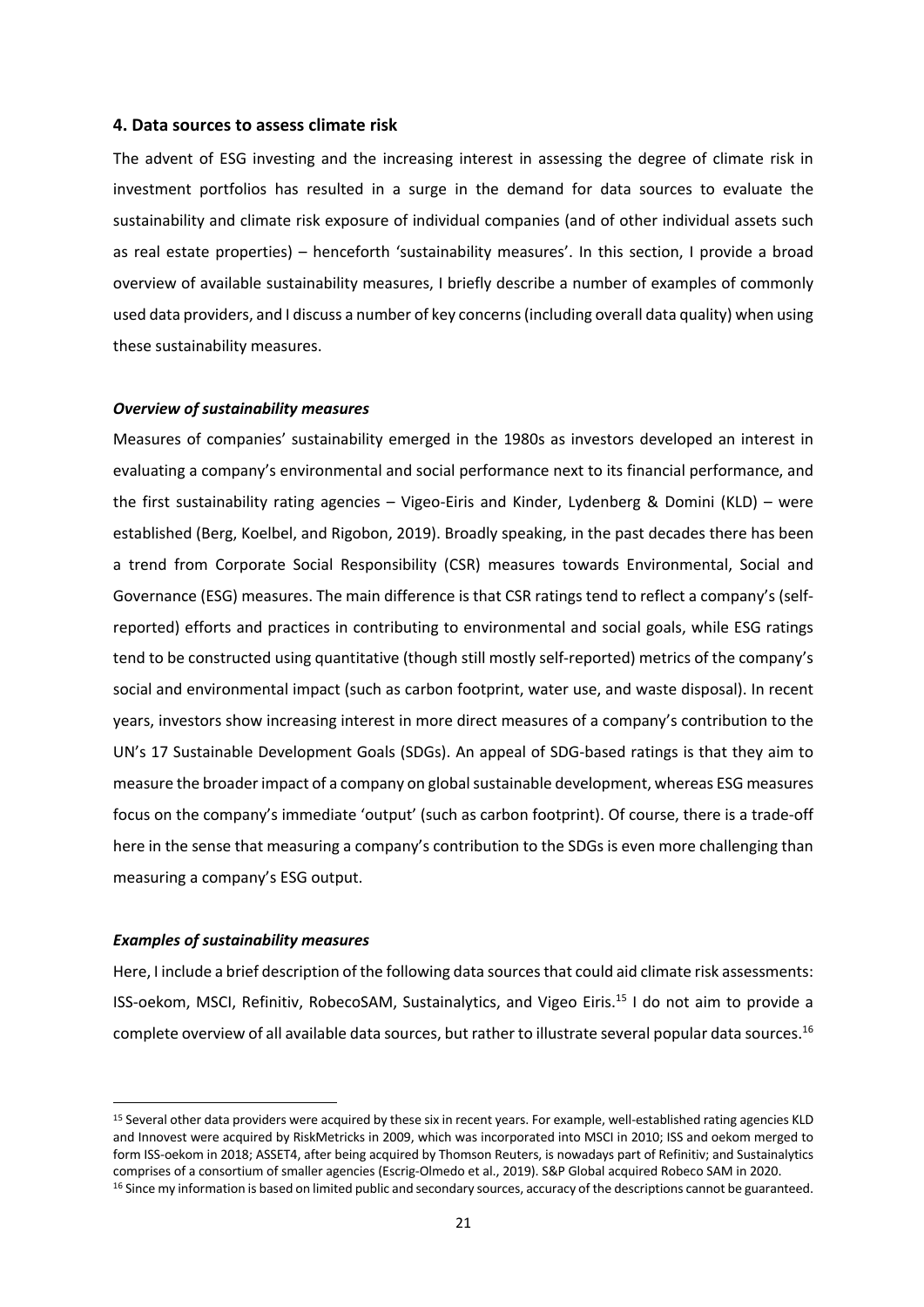- ISS-oekom provides a company-level carbon risk score (considering emissions along the value chain) as well as companies' targets and strategies to reduce emissions; a governance score, measuring companies' quality of governance relative to its peers; and an industry-specific all-round corporate rating. Ratings are based on public sources, like the media, as well as on stakeholder interviews (ISS, 2020).
- MSCI reports Scope 1 and 2, and if available Scope 3 carbon emissions of listed companies' equity and fixed income assets. Ratings are based on company disclosures. MSCI further provides ratings of companies ranging from AAA (for industry leaders) to CCC (for industry laggards) based on their exposure to and management of 37 ESG-related risks (MSCI, 2019).
- Refinitiv rates listed companies on 10 ESG themes, ranging from emissions to human rights, based on company reports, news articles, and other publicly available information. It covers both equity and fixed income assets, and provides ratings on a scale from D- to A+ (Refinitiv, 2019).
- RobecoSAM rates companies on their awareness of sustainability factors and the implementation, measurement, external audit, and communication of ESG-related risk management strategies. Ratings (total sustainability scores ranging from 0 to 100) are based on an industry-specific questionnaire among large publicly traded companies. The top 10% of each industry is included in the Dow Jones Sustainability Index (RobecoSAM, n.d.).
- Sustainalytics reports Scope 1 and 2 carbon emissions of listed companies, with an extension to private companies using a sector-specific regression model. Ratings are based on company disclosures, but exclude Scope 3 emissions. Sustainalytics further classifies companies into ESG risk categories ranging from negligible to severe, based on management indicators such as corporate policies, and outcomes such as emission levels (Sustainalytics, 2019).
- Vigeo Eiris rates companies on 38 ESG issues, covering both the implementation of policies and their results (in line with international conventions and principles, like those developed by the UN, EU, and OECD). Vigeo Eiris scores companies on a 4-level performance scale from weak to advanced (Vigeo Eiris, n.d.)

#### *Key concerns of sustainability measures*

• *Limited coverage and data quality.* Most sustainability measures are based on self-reported metrics and policies taken from the annual reports of publicly listed companies. This gives rise to several concerns. First, data coverage is thus limited to public companies that choose to report. Data providers often 'extrapolate' their sustainability measures to other companies using a statistical model based on other observable company characteristics (Kepler Cheuvreux, 2015), but the quality of such extrapolated measures is disputable. Second, self-reported information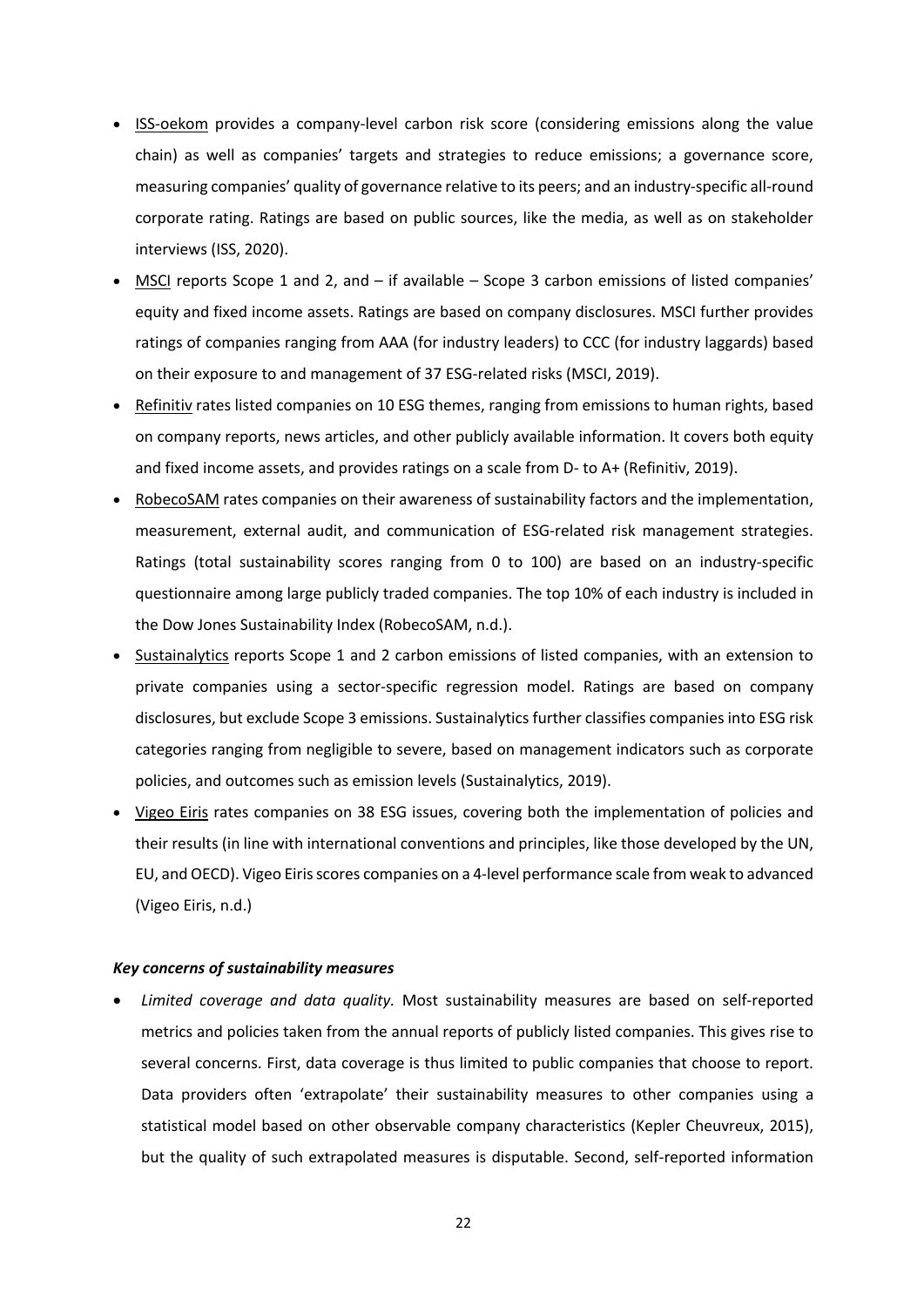(through annual reports, but also surveys) may not be reliable. Third, there is likely to be significant selection bias in which companies choose to report. Fourth, there is little consistency across companies in how they report on sustainability issues. A number of initiatives are underway to improve corporate sustainability disclosures. TCFD (2017) presents recommendations on voluntary, consistent climate-related financial disclosures. The Sustainability Accounting Standards Board (SASB, 2017) develops standards for reporting on 30 broadly relevant sustainability issues. TEG (2019d) issues recommendations to financial institutions and nonfinancial companies for disclosure of climate-related risks and opportunities. Further development of voluntary and/or mandatory disclosure standards (possibly including formal auditing) is likely to improve the quality of sustainability measures going forward. However, some key concerns are hard to address (coverage likely to remain limited to publicly listed companies, policies and contribution to SDGs even harder to measure than output such as carbon footprint).

- *Disagreement across data providers*. Despite the rapid consolidation in the sustainability rating sector, there is still an apparent divergence between rating methodologies, resulting in considerable disagreement across ratings of different data providers. Chatterji et al. (2016) compare six widely used social ratings and document an average correlation of just 0.30. Berg, (2019) find an average correlation of 0.60 across the ratings of five ESG data providers. For comparison, they show that credit ratings by Moody's and S&P are correlated at 0.99. Berg et al. distinguish between three causes of disagreement: (1) scope divergence (which attributes to measure), (2) measurement divergence (how to measure the attributes), and (3) weight divergence (how to weight the attributes to arrive at a final score). They conclude that 53% of disagreement across rating agencies is due to measurement divergence, while 44% and 3% are due to, respectively, scope divergence and weight divergence.<sup>17</sup>
- *What to measure*. Perhaps the greatest challenge in using sustainability ratings to assess the degree of climate risk is what exactly these ratings should aim to measure. For physical risk, information on the geographic location of physical assets can be combined with location-specific climate projections to arrive at an estimate of potential physical damage. However, accounting for a company's flexibility in moving production locations and for the impact of physical risk throughout the supply chain is much more difficult. For transition risk, the challenges seem to be at least as severe. Climate change is characterized by a great deal of uncertainty, but at least there is a long tradition of climate modeling based on very rich datasets that can produce detailed

<sup>17</sup> I note that, from a diversification and financial stability perspective, imperfect correlations across sustainability measures from different data providers may actually be a good thing. After all, if many financial institutions would base investment decisions on the same or very highly correlated sustainability measures, there could be a greater risk of herd behavior and potential bubbles in the stock prices of companies with a high sustainability rating.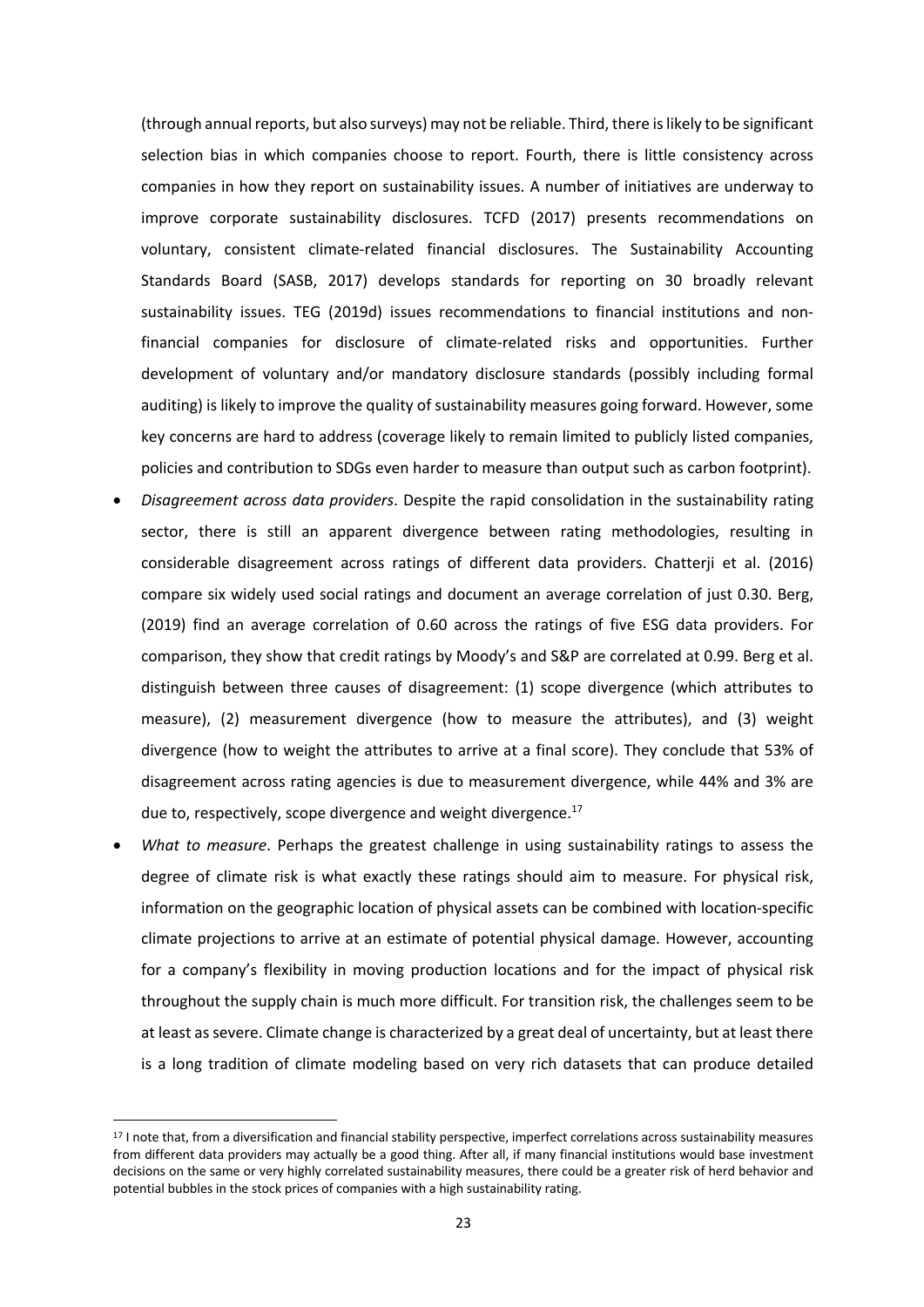climate projections. Although Integrated Assessment Models (IAMs) and other macro approaches offer a tool for assessing the impact of climate change on the economy as a whole, they fall short in providing a handle on the huge uncertainties in how the different types of transition risk (including potential government regulations, technological innovations, and shifts in global supply of and/or demand) could affect individual sectors or companies. Asset-level sustainability measures like carbon footprint are a relatively straightforward proxy for the transition risk of policies to reduce GHG emissions (such as a carbon tax), but (1) they capture only one dimension of transition risk, (2) they are not forward-looking, and (3) they disregard differences across companies in their ability to adjust to the transition. Ideally, an asset-level assessment of transition risk combines information on current production processes and supply chains with information on the company's suppliers' and competitors' as well as the sector's overall opportunities for abatement and pass-through, in addition to information on the specific's company current and future ability to adjust to (and possibly profit from) the transition. Needless to say, this is a Herculean task.

#### **5. Approaches to mitigate climate risk**

This report has so far dealt with the challenge of how to *measure* the degree of climate risk in investment portfolios. How to subsequently *manage* the climate risk embedded in an investment portfolio is an altogether different challenge. Although a thorough discussion of different approaches to climate risk management is beyond the scope of this report, in this section I briefly review a limited number of possible approaches to mitigate climate risk as well their main features. Before doing that, I discuss how climate risk mitigation approaches relate to ESG investing. I also present a brief review of the Efficient Markets Hypothesis and how it relates to climate risk management.

#### *Climate risk mitigation vs. ESG investing*

As discussed in the introduction, this report focuses on climate risk as a source of financial risk and this section reviews possible approaches to mitigate such risk. Although these approaches bear considerable resemblance to ESG investment strategies, a key difference is that ESG investing tends to be motivated not only by risk mitigation but also by ethical reasons, the aim to create impact, and/or the aim to enhance portfolio return. Since most pension funds have an interest in these other objectives as well, I will not only discuss the ability of the various approaches to mitigate risk, but also briefly discuss their potential consequences for impact and financial return.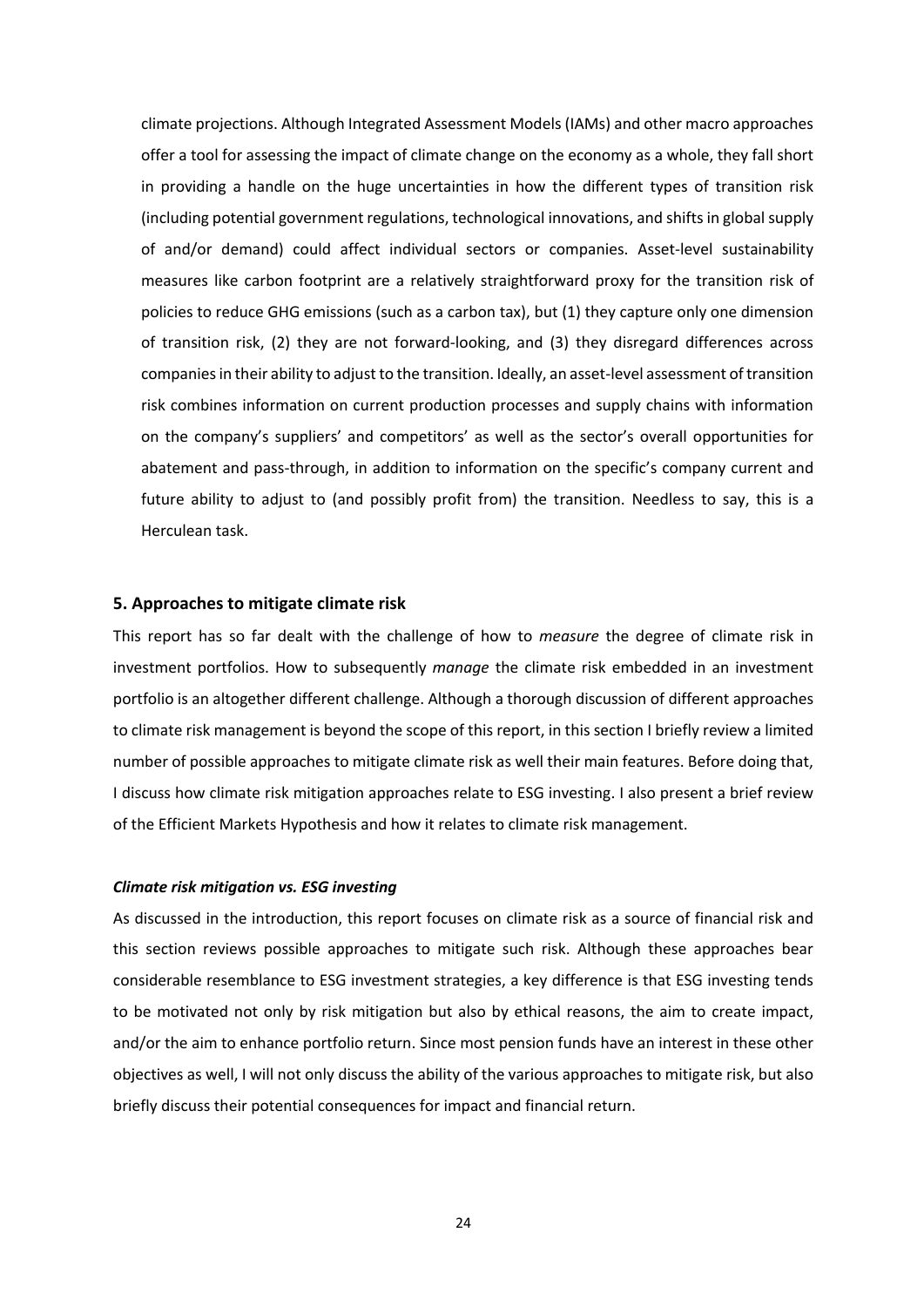#### *Efficient Markets Hypothesis*

The well-known Efficient Markets Hypothesis (EMH; Fama, 1970) defines financial markets as efficient when all relevant information is incorporated into the prices of financial assets. The EMH is relevant for the discussion of climate risk management for two related reasons. First, investors facing decisions about climate risk management should be interested in the question to what extent climate risk is currently priced into the prices of financial assets. If climate risk is perfectly priced in, assets with a greater exposure to climate risk offer investors a risk premium (in the form of a greater expected return) as a compensation for such risk. Investors would then need to decide whether that compensation is high enough for them to be willing to accept the risk. Second, it is conceivable that the increasing emphasis on sustainable investing could lead to financial bubbles in the stock prices of highly sustainable companies (see, for example, Financial Times, 2020). If that is the case, focusing on investments in sustainable companies to mitigate climate risk could actually result in exposure to significant other financial risks, as the bubble might burst at some point in the future. There is a huge body of research on the EMH and sensible people still differ considerably in their views on how efficient financial markets really are. My own view is that financial market prices regularly and significantly deviate from fundamental value, even over prolonged periods of time (see, for example, De Jong, Rosenthal, and van Dijk, 2009; Rösch, Subrahmanyam, and van Dijk, 2017). At the same, it is very hard to profit from market inefficiencies, since abundant evidence indicates that most professional asset managers do not succeed in consistently beating the market.

#### *Is climate risk priced?*

The question to what extent financial markets currently incorporate climate risk into asset prices is a difficult one. On the one hand, it is hard to believe that financial markets have correctly priced in a type of risk about there is so much uncertainty and for which there is no historical precedent (Chenet, 2019). This line of argumentation suggests that assets exposed to climate risk do currently not offer a risk premium as a compensation for climate risk, and thus investors could exclude these assets from their portfolios without harming expected returns. On the other hand, the advent of ESG investing has resulted in large capital flows to companies that score well on various sustainability measures. It seems likely that this has – at least to some extent – resulted in a 'demand effect' whereby the prices of sustainable companies have been driven upwards. To the extent that a company's sustainability (or ESG) rating is correlated with its exposure to climate risk<sup>18</sup>, this demand effect implies that climate risk has implicitly been incorporated into current asset prices – at least to some extent. Research on the

 $18$  In this report, I argue that commonly used sustainability measures (or ESG ratings) – such as carbon footprint – are likely positively but far from perfectly correlated with companies' exposure to transition risk, and they probably show little correlation with companies' exposure to physical risk.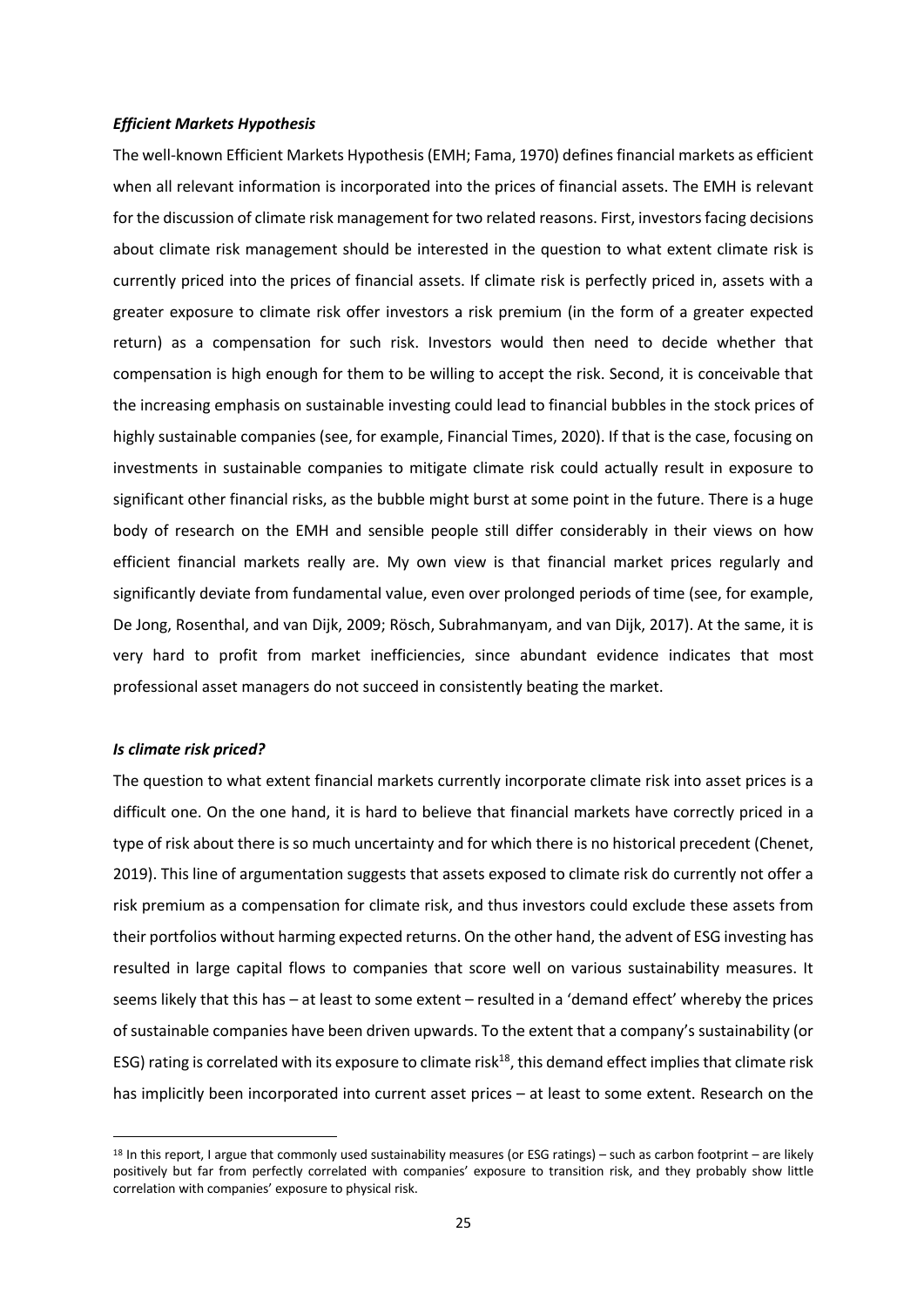pricing of climate risk is still in an early stage and the jury is still out. Various studies cited in Section 4 report mixed results. In their survey of global institutional investors, Krüger, Sautner, and Starks (2019) document these investors' overall belief that the equity valuations of sectors that are most exposed to climate risk do not fully reflect this risk.<sup>19</sup>

#### *Climate risk mitigation approaches*

There is no clear classification of the many potential approaches that investors can take to mitigate the climate risk in their investment portfolios. Krüger, Sautner, and Starks (2019) distinguish between 13 different approaches that are not mutually exclusive (ranging from divestment to hedging to engagement). The institutional investors included in their survey rank 'analyzing carbon footprint' and 'analyzing stranded asset risk' as the most popular approaches – without further details on how they are implemented. In the remainder of this section, I briefly discuss the following four main categories of approaches: diversification, exclusion, best-in-class, and engagement.

- 1. *Diversification*. Diversification across economic sectors, asset classes, and geographic regions is the time-worn approach to reducing the idiosyncratic (non-systematic) risk of an investment portfolio. There likely is considerable heterogeneity in the degree to which different assets are exposed to climate risk. Indeed, while many companies and sectors are likely to be negatively affected by realizations of climate risk, other companies and sectors could be positively affected (Balvers, Du, and Zhao, 2016). The transition to a low-carbon economy is bound to imply a major overhaul of the economic system, disrupting existing business models and sectors and giving rise to altogether new business models and sectors. As a result, there will be winners as well as losers. A broadly diversified portfolio and significant investments in potential winning companies and sectors could thus be effective in reducing the portfolio's overall exposure to climate risk. That said, the power of diversification in reducing climate risk exposure is likely to be limited given the pervasive nature of climate risk. Furthermore, identifying companies and sectors that can be expected to profit from the transition is a difficult task (TEG, 2019a) and climate winners may not be listed companies.
- 2. *Exclusion.* At a macro level, climate risk is essentially unhedgeable due to its systemic character and the lack of suitable hedging instruments or insurance products (Engle et al., 2019). However, it has been proposed that with an asset class – from a bottom-up approach – investors can hedge against climate risk, while minimizing the tracking error. For example, Andersson, Bolton and Samama (2016) examine a decarbonized MSCI Europe index with a 50% lower carbon footprint than the regular MSCI Europe index. Over 2010-2016, the decarbonized index had a 0.7% tracking

<sup>&</sup>lt;sup>19</sup> For a more in-depth discussion of the pricing of ESG characteristics and of climate risk, I refer to van Dijk (2020).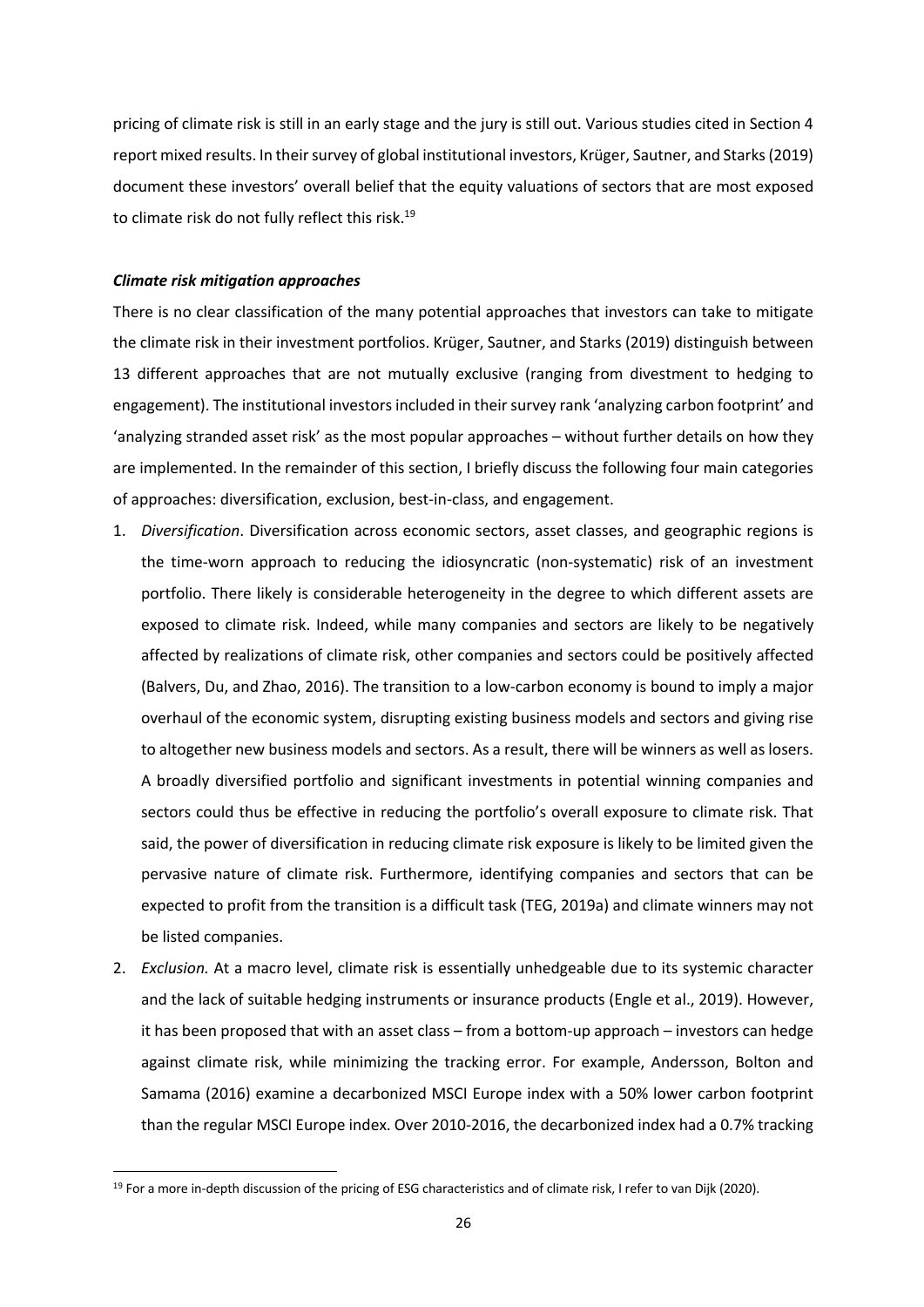error relative to the regular index, with a 0.9% per annum higher return. The authors argue that investing in the decarbonized index implicitly comes with a 'free option on carbon': in a business as usual scenario both indices should offer similar performance, while the decarbonized index should start to outperform once transition risk kicks in. Again, this depends on one's view on market efficiency. This argument only holds if climate risk is currently insufficiently priced in financial markets. In contrast, if climate risk is fully priced – and especially if there already is a bubble underway in the stock prices of low-carbon stocks – the decarbonized index could underperform. The historical outperformance of the decarbonized index over 2020-2016 may well be the result of demand effects caused by investors flocking into low-carbon stocks and driving up their stock prices, possibly resulting in lower returns going forward. Similar arguments apply to exclusion approaches based on other sustainability measures than carbon footprint. They are relatively easy to implement and may improve portfolio-level sustainability measures with a relatively limited tracking error while excluding the worst performing companies or sectors. However, it is unclear to what extent common asset-level sustainability measures truly capture transition risk<sup>20</sup>, and the future performance of such strategies depends on the extent to which these sustainability measures are currently priced. $21$ 

3. *Best-in-class.* An alternative to exclusion is a 'best-in-class' approach, which involves investing in companies that have the highest rating based on one or more sustainability measures within a sector. One appeal of best-in-class approaches is that they more explicitly focus on companies that are in a relatively good position to profit from the transition. Another appeal is that they provide more direct incentives for companies to improve their sustainability performance (to become best-in-class), as opposed to exclusion approaches that tend to eliminate entire sectors (although exclusion could also be done within sectors or 'worst-in-class'). A drawback of best-inclass approaches is that a true identification of 'sustainability leaders' is probably even more challenging than identifying companies with the worst sustainability performance, and require qualitative judgment calls next to quantitative sustainability measures such as carbon footprint. Another drawback is that a relatively narrow best-in-class approach may lead to a substantial loss of diversification by focusing on a limited number of companies. Again, one's view on market efficiency is key. If sustainability performance is priced in, best-in-class investing should be associated with lower expected returns going forward, and individual investors should make the call as to whether the lower expected returns are acceptable in light of the potential reduction in the portfolio's exposure to climate risk.

<sup>&</sup>lt;sup>20</sup> I am not aware of studies that examine the effect of exclusion of assets that are highly exposed to physical risk.

<sup>&</sup>lt;sup>21</sup> Bolton and Kacperczyk (2019) find that the stocks of U.S. companies with a greater carbon footprint earn higher returns over 2005-2017, consistent with an implicit risk premium for carbon risk.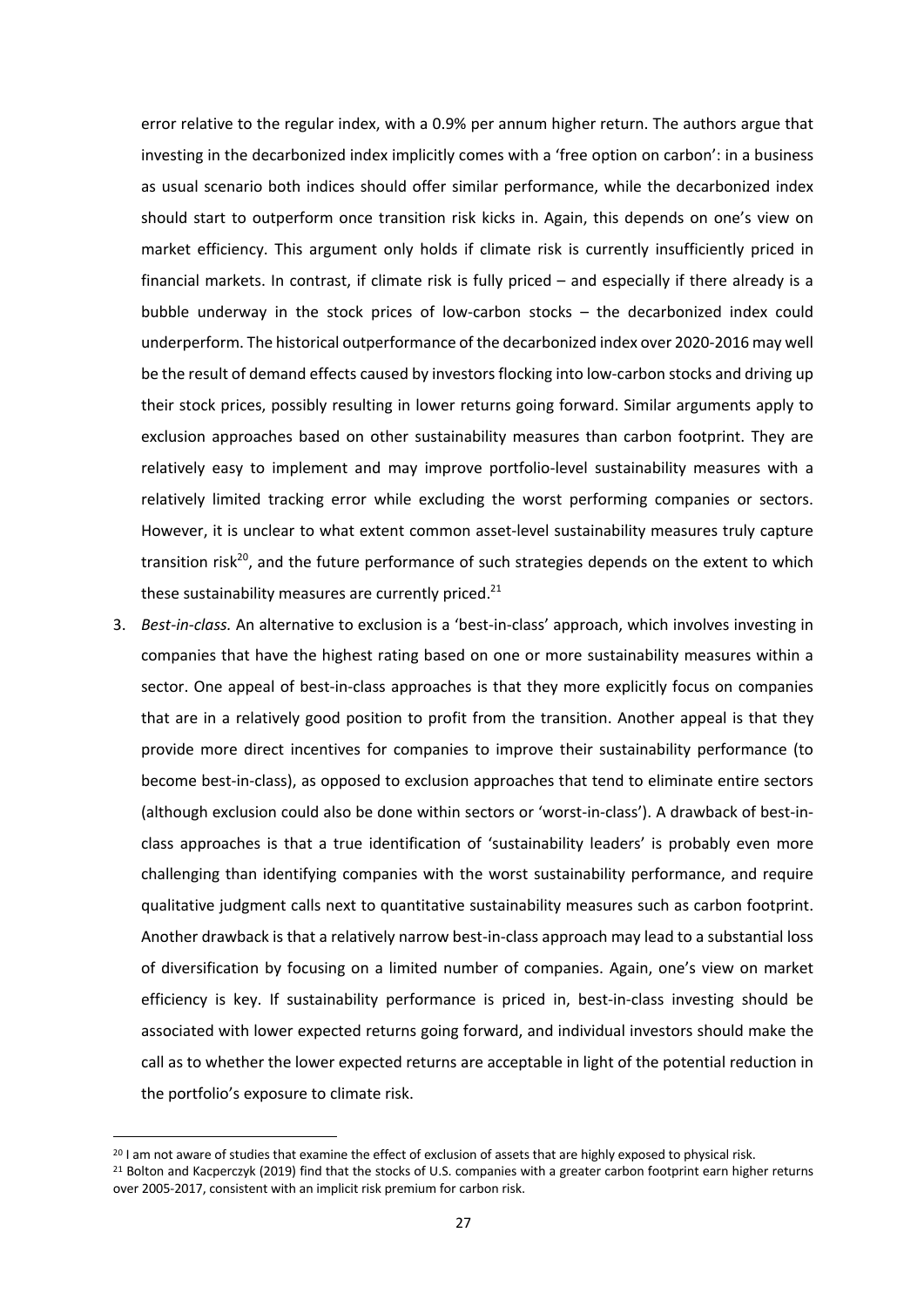4. *Engagement.* While diversification, exclusion, and – to a lesser extent – best-in-class approaches can be described as relatively passive investment strategies, engagement involves active strategies trying to influence the behavior of a limited number of companies through, among other things, shareholder voting and communication with corporate executives. Some argue that engagement is the only way for investors to contribute to the transition and does not need to come at the expense of financial performance (Schoenmaker and Schramade, 2019). Although some initial evidence suggests that engagement could potentially result in better sustainability and even financial performance of the companies involved (Dimson, Karakaş, and Li, 2015, 2019), we currently know little about how effective engagement is in reducing climate risk exposure<sup>22</sup>, and engagement likely involves substantial costs as well as loss of diversification. For pension funds solely interested in risk mitigation (and thus not in creating impact), engagement does not seem to be the most obvious approach.

#### **6. Conclusion and recommendations**

In this report, I have provided an overview of the importance of climate risk for investment portfolios, of relevant climate risk regulations and guidelines for pension funds, of four main categories of climate risk assessment approaches, of various data sources to assess asset-level climate risk exposure, and of several potential climate risk mitigation approaches. In this section, I synthesize my findings and provide a number of recommendations that reflect my personal viewpoints. In light of the complexity of the issue of climate risk, my recommendations should be viewed as broad directions for thinking about this issue, and as a stimulus for further research and discussion.

#### *Approaches to assess climate risk (Section 3)*

Institutional investors show increasing interest in assessing the degree of climate risk in their investment portfolios. Since 2019, Dutch pension funds need to explicitly include climate risk in their 'own-risk assessment' (Section 2). I have distinguished between four broad categories of approaches: top-down (or 'macro'), sector-level, bottom-up, and factor model approaches. In my opinion, current factor models are not fit to properly assess climate risk. Macro approaches are appealing because they aim to account for the far-reaching impact of climate risk on the global economy as a whole. However, macro approaches are essentially black boxes that provide few insights into how exactly an investment portfolio may be affected by climate risk. Hence, they do not facilitate an informed discussion. Also, within an ALM framework, the reported effects on pension funds may be dominated by the interest

<sup>&</sup>lt;sup>22</sup> Hoepner et al. (2019) present evidence suggesting that ESG engagement is associated with lower downside risk. However, downside risk measures based on historical stock returns over 2005-2018 are a crude proxy for climate risk going forward.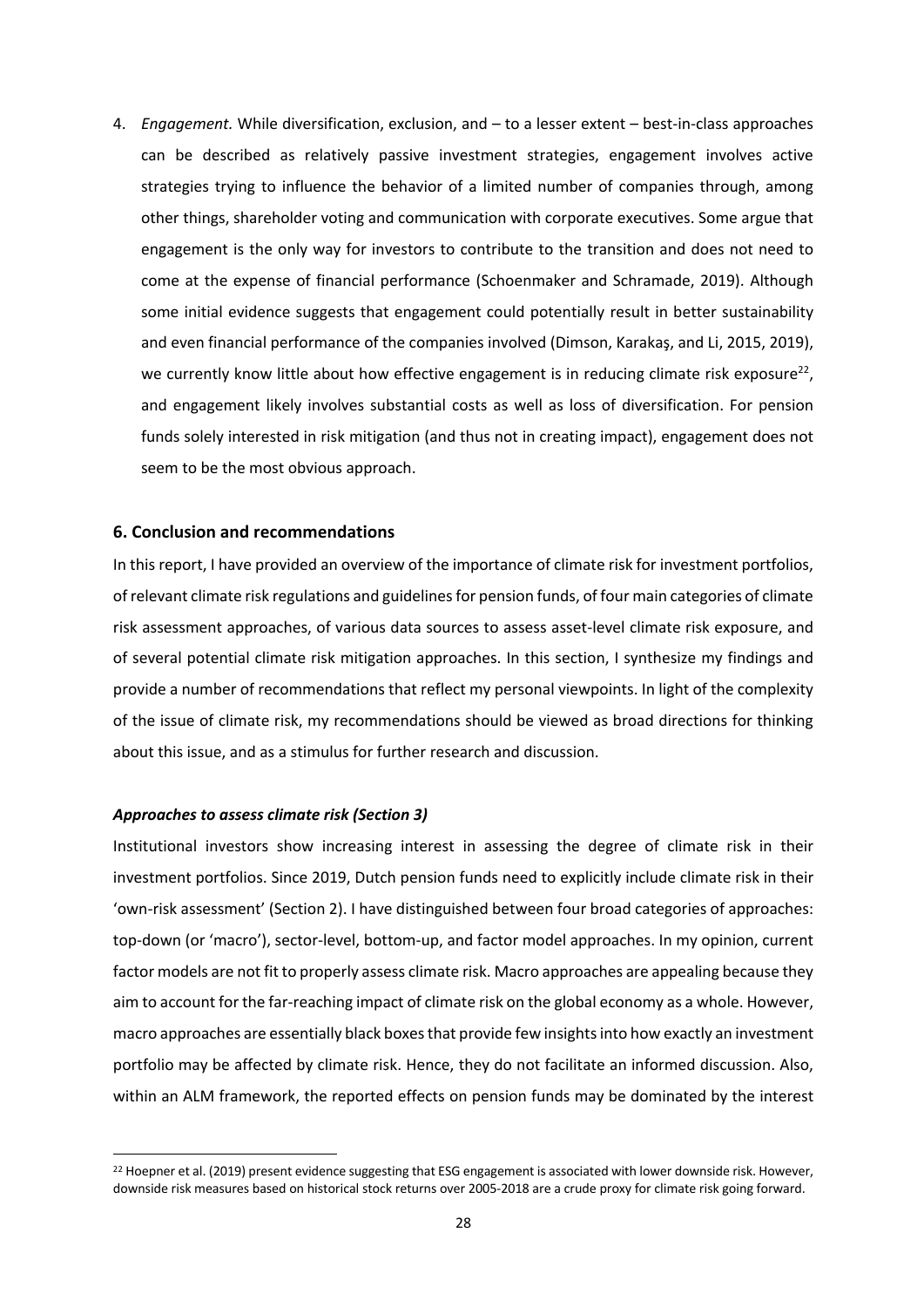rate projections, which are subject to a great deal of uncertainty. As a result, I believe that the value of macro approaches for understanding climate risk is limited. Bottom-up approaches seem almost inevitable, since it seems hard to obtain a reliable overview of climate risk in an investment portfolio without examining how climate risk could affect individual assets. Bottom-up approaches are also relatively transparent and tractable, and usually do not rely on intricate macro-econometric models that are essentially black boxes. However, data quality is a major concern for bottom-up approaches (Section 4). Furthermore, they do not assess the broader effects of climate risk and run the risk of turning into large data-driven exercises that obscure the economic narrative on how exactly climate risk might influence individual companies or sectors. Therefore, I advocate sector-level approaches as a complement to bottom-up approaches in assessing the impact of climate risk. Sector-level approaches have the advantage that they examine the broader economic impact of climate risk within a tractable framework that makes apparent the different channels through which climate risk could affect various economic sectors. Of course, sector-level approaches also suffer from a number of important drawbacks and challenges (such as sector classifications, assumptions on abatement and pass-through, as well as data quality), but they do facilitate an informed discussion about how climate risk could affect investment portfolios at a broader level.<sup>23</sup>

#### *Data sources to assess climate risk (Section 4)*

The advent of ESG investing and the view of climate change as a source of financial risk has spurred the development of a host of databases by different data providers that aim to assess sustainability performance and climate risk exposure at the individual asset-level (e.g., individual stocks / bonds). I have discussed what I view as the three main concerns about these sustainability measures: limited coverage and data quality, disagreement across data providers, and – perhaps most importantly – what to measure exactly in the first place. There is no easy solution here. To assess physical risk, detailed data on the geographic location of physical assets and location-specific climate projections seem indispensable, but hardly sufficient. To assess transition risk, 'output' measures such as carbon footprint likely contain useful information, but paint far from a complete picture of a company's exposure to climate risk – if only because they are not forward-looking. Ultimately, a comprehensive assessment of both physical and transition risk requires a judgment call on what qualitative measures of a company's ability to adjust to climate change effects (as well as the consequences of climate change for the company's supply chain and sector) could supplement quantitative measures such as carbon footprint.

<sup>&</sup>lt;sup>23</sup> I do not mean to say here that the macro-economic effects of climate change should be ignored altogether, but rather that they could in part be incorporated in sector-level approaches and/or – instead of using a fully-fledged macro-econometric model – could be examined in a more parsimonious and tractable way (e.g., a more discretionary fundamental approach).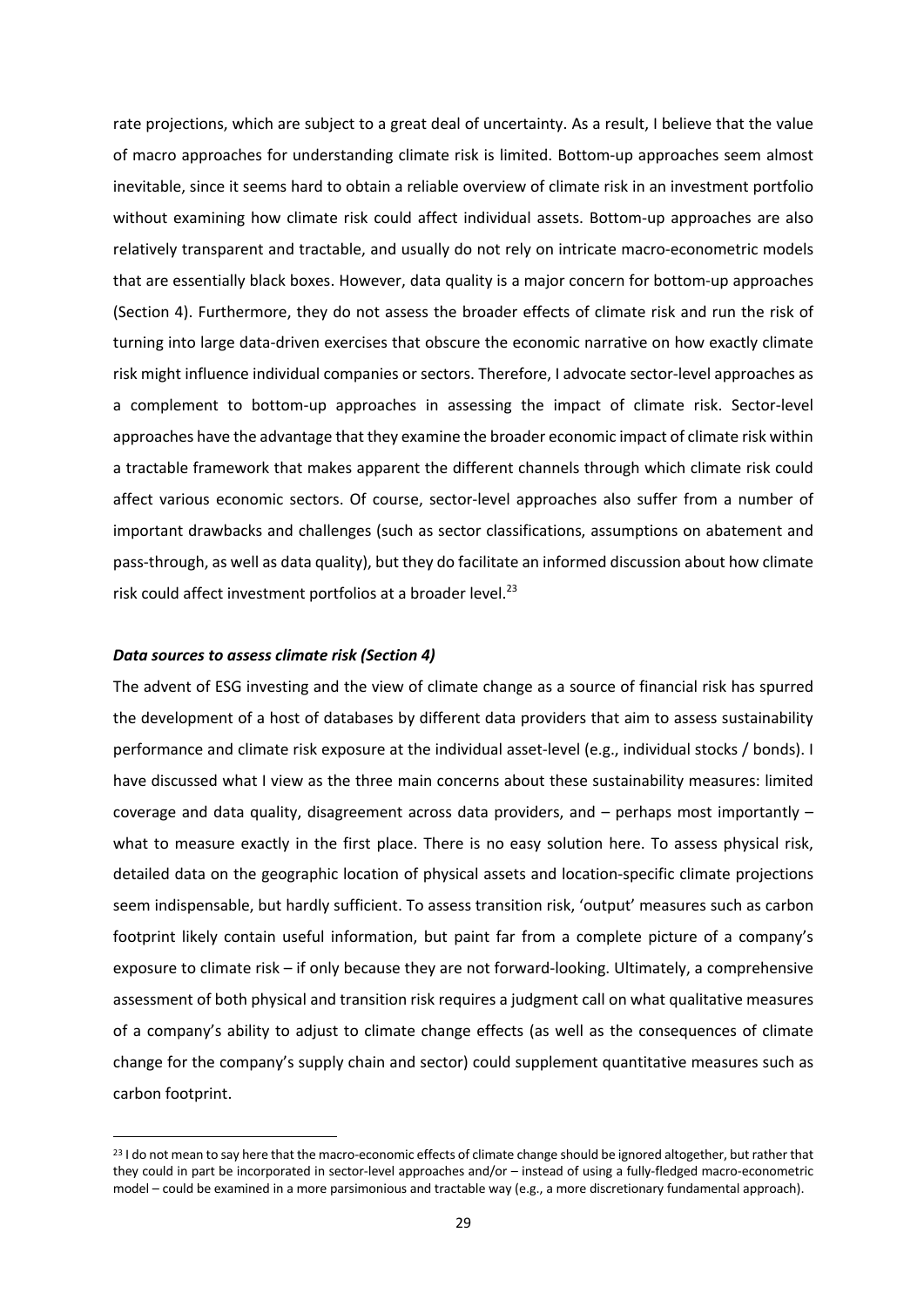#### *Approaches to mitigate climate risk (Section 5)*

I have briefly described four prominent climate risk management approaches: diversification, exclusion, best-in-class, and engagement. I have argued that the financial consequences of each of these approaches depend on the degree of market efficiency – in particular, on the extent to which sustainability measures and/or climate risk are priced in financial markets. My descriptions of these approaches serve illustrative purposes about their main features. Concrete recommendations on climate risk mitigation approaches are beyond the scope of this report.

#### *Investment beliefs*

In my view, a comprehensive approach to assessing and managing climate risk requires two types of 'investor beliefs' (Slager and Koedijk, 2007). First, given the intricacies of measuring climate risk, formulating explicit beliefs about different climate change scenarios (as an example, see Figure 3 of Global Investor Coalition on Climate Change; GIC, 2015) as well as about how physical risk and transition risk could affect various economic activities is helpful to stimulate informed discussion about climate risk in investment portfolios. Second, evaluating the merits of different approaches to mitigate climate risk requires beliefs about the extent to which sustainability measures and/or climate risk are currently priced in financial markets.

Irrespective of one's specific beliefs, a healthy sense of skepticism is essential in assessing and managing climate risk. There is so much uncertainty that any model or approach is fundamentally flawed and likely ignores 'green swan' events (Bolton et al., 2020).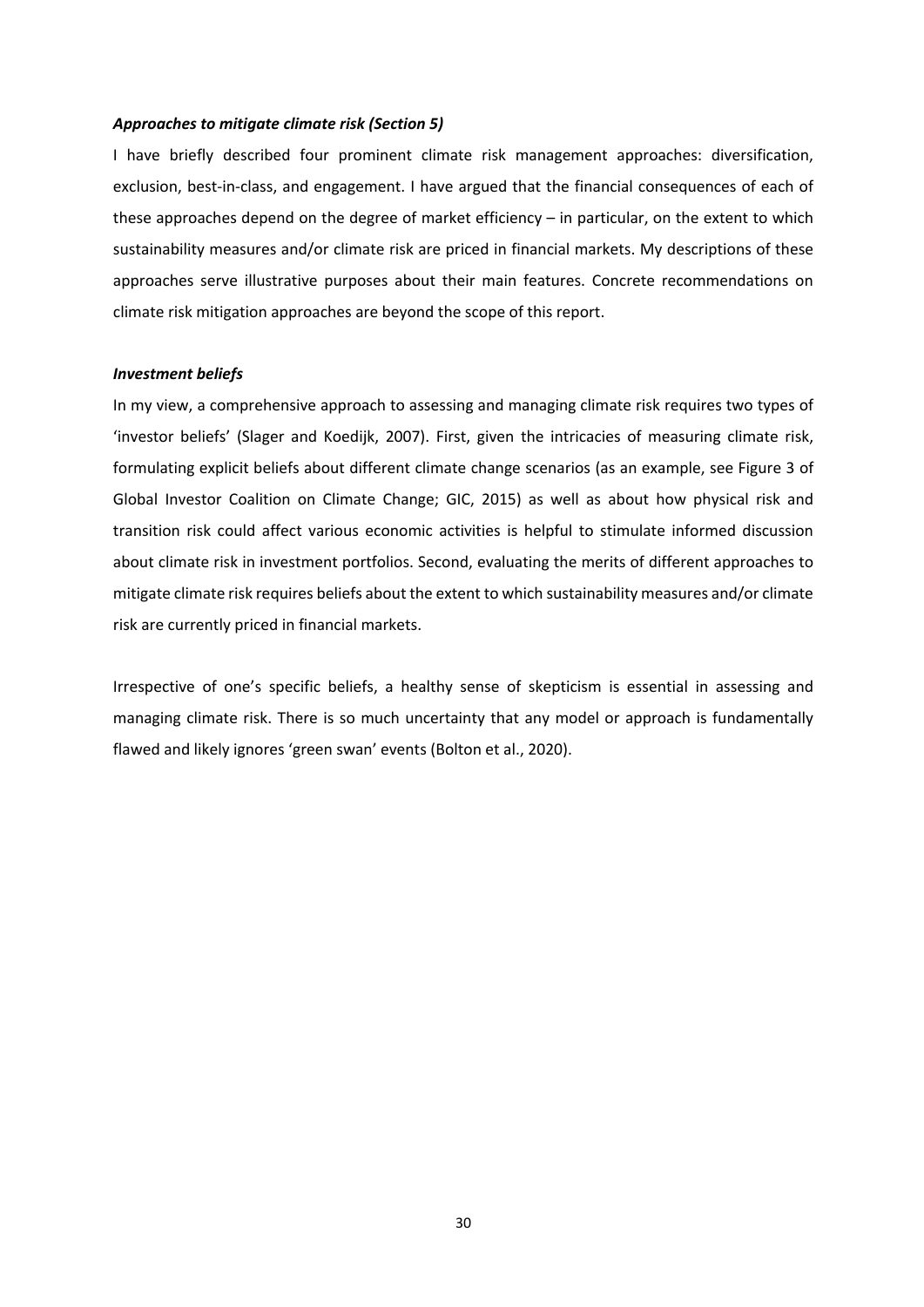#### **References**

- Addoum, J.M., Ng, D.T., and Ortiz-Bobea, A. (2020). Temperature shocks and establishment sales, *Review of Financial Studies* 33, 1331–1366.
- Aegon Asset Management (2019). *Financial impact of climate policy risks.*
- Andersson, M., Bolton, P., and Samama, F. (2016). Hedging climate risk. *Financial Analysts Journal* 72*,*  13-32.
- APG (2018), *Annual Responsible Investment Report*.
- Avramov, D., Cederburg, S., and Lučivjanská, K. (2018). Are stocks riskier over the long run? Taking cues from economic theory. *Review of Financial Studies* 31, 556-594.
- Balvers, R., Du, D., and Zhao, X. (2016). Temperature shocks and the cost of equity capital: Implications for climate change perceptions. *Journal of Banking and Finance* 77*,* 18-34.

Bansal, R., Kiku, D., and Ochoa, M. (2019). Climate change risk. Duke University working paper.

- Berg, F., Koelbel, J.F., and Rigobon, R. (2019). Aggregate confusion: The divergence of ESG ratings*.* MIT working paper.
- Bernstein, A., Gustafson, M.T., and Lewis, R. (2019). Disaster on the horizon: The price effect of sea level rise. *Journal of Financial Economics* 134, 253-272.
- Betti, G., Consolandi, C., and Eccles, R.G. (2018). The relationship between investor materiality and the sustainable development goals: A methodological framework. *Sustainability* 10, 2248.

Blackrock (2019). *Getting physical. Scenario analysis for assessing climate-related risks*.

- Boermans, M., and Galema, R. (2017). Pension funds' carbon footprint and investment trade-offs. DNB working paper 554.
- Bolton, P., Despres, M., Pereira da Silva, L, Samama, F., and Svartzman, R. (2020) *The green swan: Central banking and financial stability in the age of climate change*, Bank for International Settlements.
- Bolton, P., and Kacperczyk, M.T. (2019). Do investors care about carbon risk? SSRN working paper.
- Burke, M., and Tanutama, V. (2019). Climatic constraints on aggregate economic output. NBER working paper 25779.
- Chatterji, A.K., Durand, R., Levine, D.I., and Touboul, S. (2016). Do ratings of firms converge? Implications for managers, investors and strategy researchers. *Strategic Management Journal, 37,* 1597-1614.
- Chenet, H. (2019). *Climate change and financial risk.* SSRN working paper.
- Daniel, K., and Titman, S. (1997). Evidence on the characteristics of cross sectional variation in stock returns, *Journal of Finance* 52, 1-33.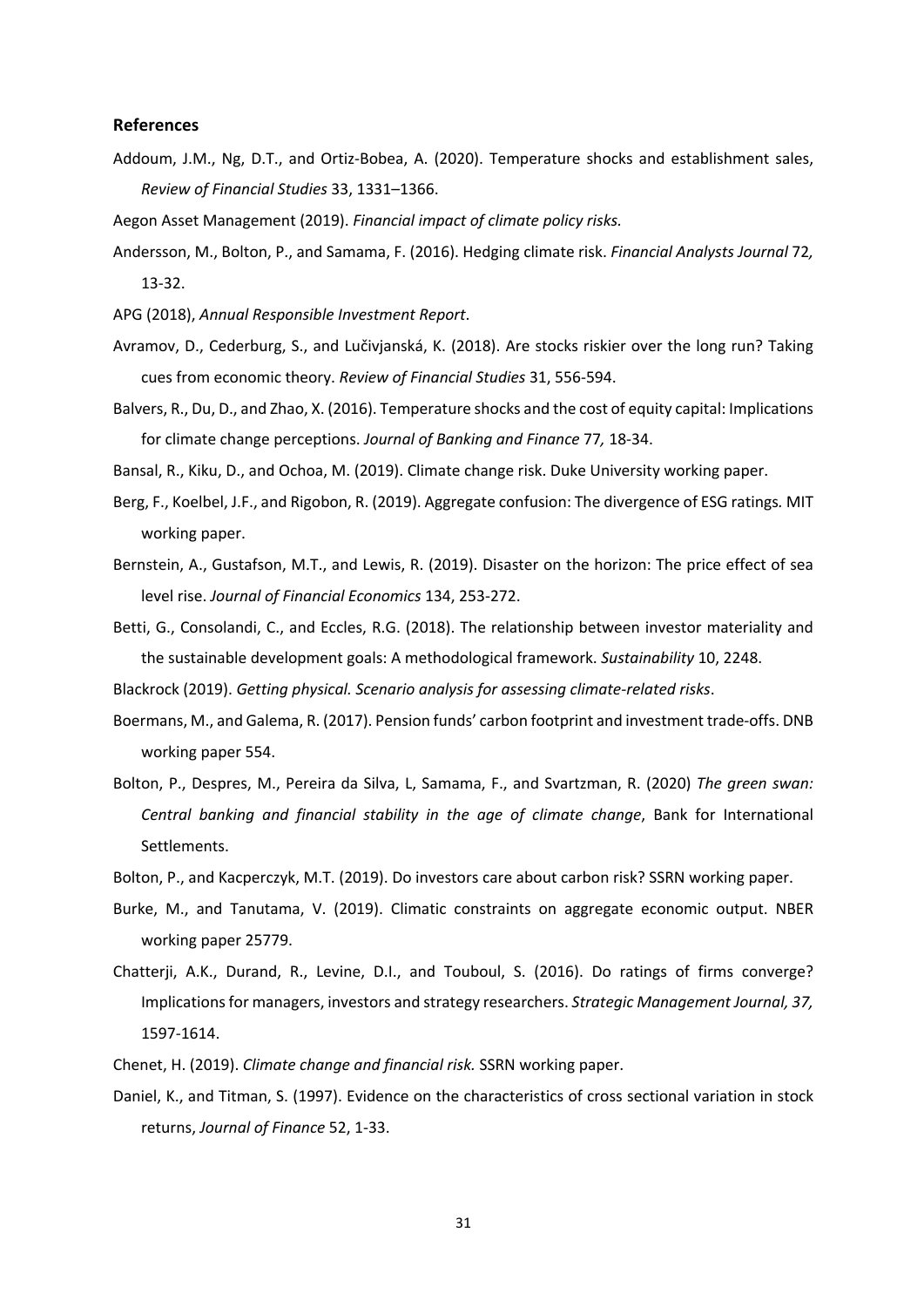- De Jong, A., Rosenthal, L., and van Dijk, M.A. (2009). The risk and return of arbitrage in dual-listed companies. *Review of Finance* 13, 495-520.
- De Nederlandsche Bank (DNB, 2017). *De Nederlandse financiële sector veilig achter de dijken?*
- De Nederlandsche Bank (DNB, 2018). *Overzicht financiële stabiliteit*.
- De Nederlandsche Bank (DNB, 2019a). *Toezicht Vooruitblik 2019*.
- De Nederlandsche Bank (DNB, 2019b). *Values at risk? Sustainability risks and goals in the Dutch financial sector.*
- Dietz, S., Bowen, A., Dixon, C., and Gradwell, P. (2016). 'Climate value at risk' of global financial assets. *Nature Climate Change* 6, 676-679.
- Dimson, E., Karakaş, O. and Li, X. (2015). Active ownership. *Review of Financial Studies* 28, 3225-3268.

Dimson, E., Karakaş, O. and Li, X. (2019). Coordinated engagements. SSRN working paper.

- The Economist, Central bankers debate tackling climate change, Dec. 12, 2019.
- Economist Intelligence Unit (EIU, 2015). *The cost of inaction: Recognising the value at risk from climate change.*
- Engle, R.F., Giglio, S., Kelly, B.T., Lee, H., and Stroebel, J. (2019). Hedging climate change news*.* NBER working paper 25734.
- Escrig-Olmedo, E., Fernández-Izquierdo, M.A., Ferrero-Ferrero, I., Rivero-Lirio, J.M., and Munoz-Torres, M.J. (2019). Rating the raters: Evaluating how ESG rating agencies integrate sustainability principles. *Sustainability* 11, 915.
- EU Technical Expert Group on Sustainable Finance (TEG, 2019a). *Taxonomy*.
- EU Technical Expert Group on Sustainable Finance (TEG, 2019b). *EU green bond standard*.
- EU Technical Expert Group on Sustainable Finance (TEG, 2019c). *EU climate benchmarks and benchmarks' ESG disclosures*.
- EU Technical Expert Group on Sustainable Finance (TEG, 2019d). *Sustainable finance report on climaterelated disclosures*.
- European Banking Authority (EBA, 2020), Discussion paper on the future changes to the EU-wide stress test.
- European Commission (2018). *Action plan: Financing sustainable growth.*
- European Parliament and Council of the European Union (2016). *Directive (EU) 2016/2341 of the European Parliamant and of the Council of 14 December 2016 on the activities and supervision of institutions for occupational retirement provisions (IORPSs).*
- Fama, E.F. (1970). Efficient capital markets: A review of theory and empirical work. *Journal of Finance* 25, 383-417.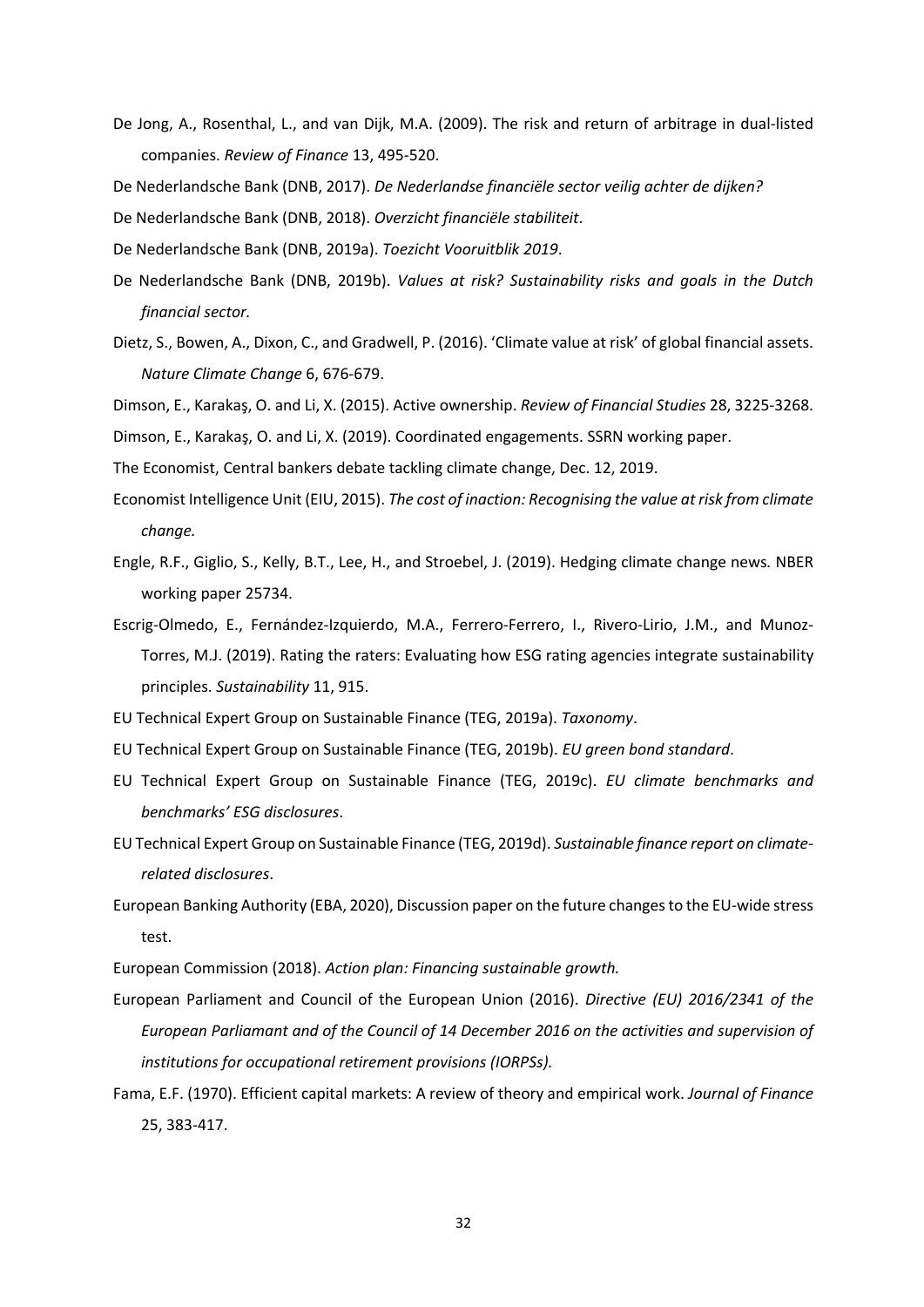- Fama, E.F., and French, K.R. (1993). Common risk factors in the returns on stocks and bonds. *Journal of Financial Economics* 33, 3-56.
- Fama, E.F. and French, K.R. (2015). A five-factor asset pricing model. *Journal of Financial Economics* 116, 1-22.
- Financial Times (2020), 'Monstrous' run for responsible stocks stokes fears of a bubble, February 21.
- Global Investor Coalition on Climate Change (GIC, 2015). *Climate change investment solutions: A guide for asset owners.*
- Görgen, M., Jacob, A., Nerlinger, M., Riordan, R., Rohleder, M., and Wilkens, M. (2019). Carbon risk. SSRN working paper.
- Harvey, C.R., Liu, Y., and Zhu, H. (2016). … and the cross-section of expected returns. *Review of Financial Studies* 29, 5-68.
- Hoepner, A.G., Oikonomou, I., Sautner, Z., Starks, L.T., and Zhou, X. (2019). ESG shareholder engagement and downside risk. SSRN working paper.
- Hong, H., Li, F.W., and Xu, J. (2019). Climate risks and market efficiency. *Journal of Econometrics* 208*,*  265-281.
- Hoogovens Pension Fund (2019). *Climate Change - Risico voor SPH?* Internal memorandum Stichting Pensioenfonds Hoogovens, 14 October 2019.

HSBC (2016). *Keeping it cool. Assessing climate risk.*

International Finance Corporation (IFC, 2020), *Climate investment opportunities in emerging markets*.

- Intergovernmental Panel on Climate Change (IPCC, 2018) *Global warming of 1.5°C. An IPCC special report on the impacts of global warming of 1.5°C above pre-industrial levels and related global greenhouse gas emission pathways*
- Institutional Investors Group on Climate Change (IIGCC, 2019a), *Addressing climate risks and opportunities in the investment process*

Institutional Investors Group on Climate Change (IGCC, 2019b), *Navigation climate scenario analysis* International Renewable Energy Agency (IRENA, 2017), *Stranded assets and renewables: How the energy transition affects the value of energy reserves, buildings and capital stock*

ISS (2020). ESG ratings and rankings*.*

Kahn, M. E., Mohaddes, K., Ng, R. N. C., Pesaran, M. H., Raissi, M., and Yang, J. (2019). Long-term macro-economic effects of climate change: A cross-country analysis. Energy Policy Research Group working paper 1925.

Karolyi, G.A. (2016). Home bias, an academic puzzle. *Review of Finance* 20, 2049-2078. Kepler Chevreux (2015). *Investor guide to carbon footprinting.*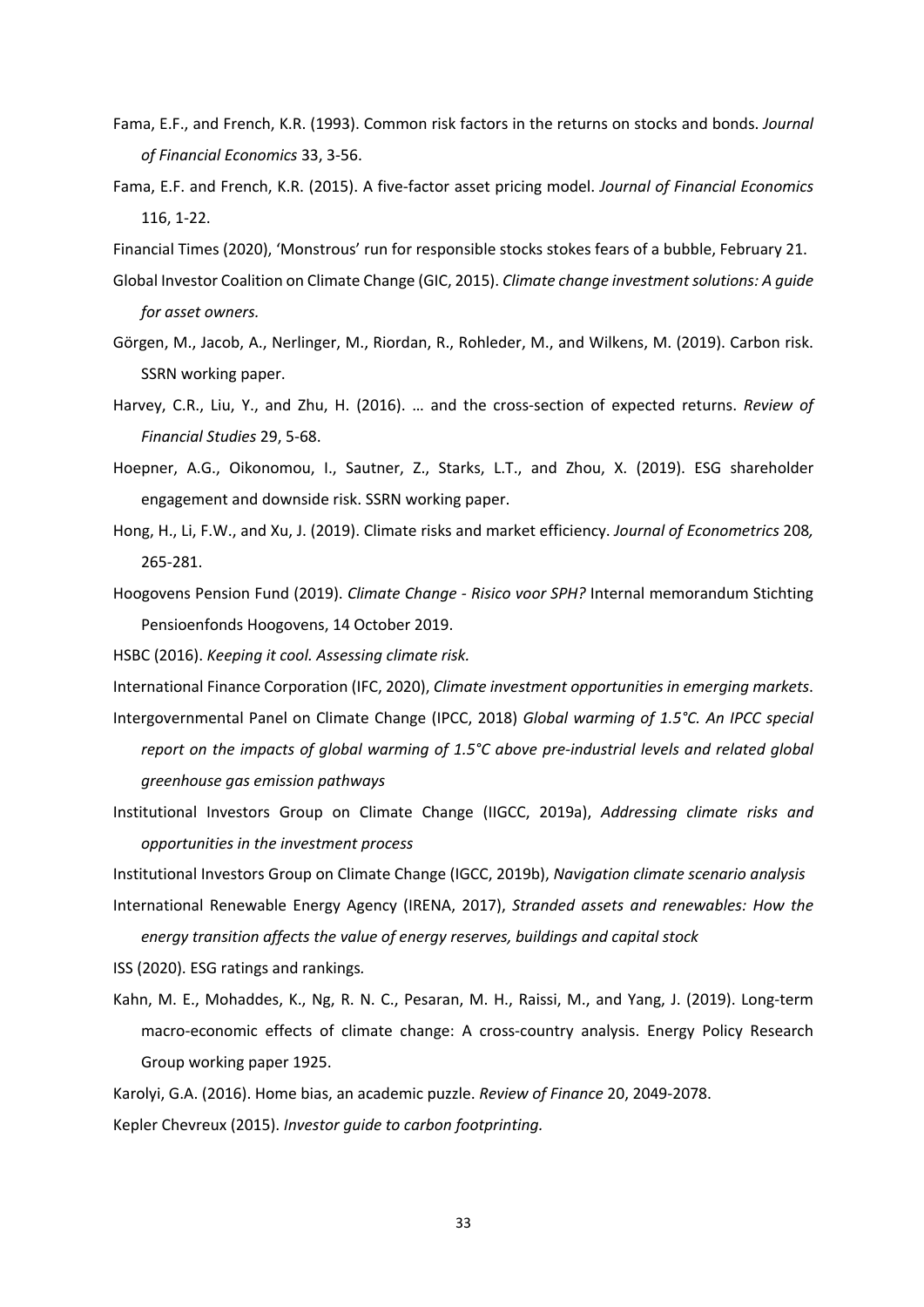- Koijen, R.S., Lustig, H., and Van Nieuwerburgh, S. (2017). The cross-section and time series of stock and bond returns. *Journal of Monetary Economics* 88, 50-69.
- Krüger, P., Sautner, Z., and Starks, L.T. (2019). The importance of climate risks for institutional investors*.* European Corporate Governance Institute working paper 610.
- Lucas, R.E. (1976). Econometric policy evaluation: A critique. In *Carnegie-Rochester conference series on public policy* (Vol. 1, No. 1, pp. 19-46).
- McKinsey (2010), *Pathways to a low-carbon Economy. Version 2 of the global greenhouse gas abatement cost curve.*

MSCI (2019). ESG ratings.

- Murfin, J., and Spiegel, M. (2020) Is the risk of sea level rise capitalized in residential real estate? *Review of Financial Studies* 33, 1217-1255.
- Network for Greening the Financial System (2019). *Macro-economic and financial stability. Implications of climate change.*
- Nordhaus, W.D., 1994. *Managing the global commons: The economics of climate change* (Vol. 31). Cambridge, MA: MIT press.
- OECD (2017). *Responsible business conduct for institutional investors: Key considerations for due diligence under the OECD guidelines for multinational enterprises*.
- Ortec Finance (2019). *Systemic climate risk scenario solution methodology.*
- Pensioenfederatie (2019). *Servicedocument eigenrisicobeoordeling*.
- PGGM (2018), *Annual responsible investment report*.
- Refinitiv (2019). *Environmental, Social and Governance (ESG) scores from Refinitiv.*
- Reinders, H.J., Schoenmaker, D., and van Dijk, M.A. (2020). A finance approach to climate stress testing, CEPR working paper DP14609.
- RobecoSAM (n.d.). *Measuring intangibles – RobecoSAM's corporate sustainability assessment methodology*.
- Rösch, D.M., Subrahmanyam, A., and van Dijk, M.A. (2017). The dynamics of market efficiency. *Review of Financial Studies* 30, 1151-1187.
- Slager, A., and Koedijk, K. (2007). Investment beliefs. *Journal of Portfolio Management* 33, 77-84.
- Schoenmaker, D. and Schramade, W. (2019). Investing for long-term value creation. *Journal of Sustainable Finance & Investment* 9, 356-377.
- Sociaal Economische Raad. (2018). *Convenant internationaal maatschappelijk verantwoord beleggen pensioenfondsen.*

South Pole (2018, November). *South Pole's climate risk tool for investors* [Powerpoint presentation]. Sprenkels and Verschuren (S&V, 2018). *Stress scenario's energietransitie voor ALM-studies.*